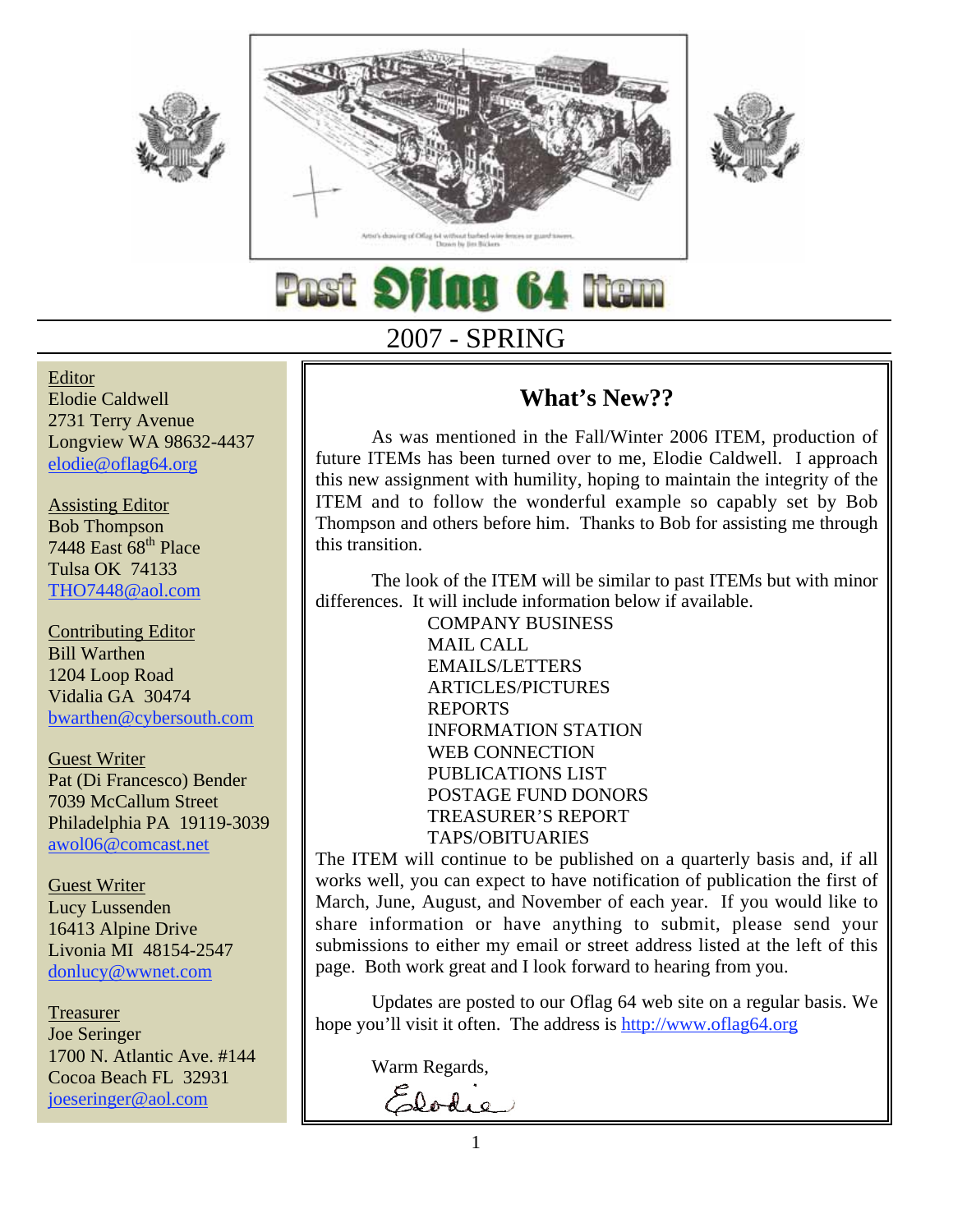# **A LITTLE COMPANY BUSINESS**

## The 2007 Oflag 64 Reunion Is A Go and We Couldn't Be Happier!!!

A big THANK YOU goes to Jay Wagner, his wife Shonda, and his mother Maggie for agreeing to host the 2007 Oflag 64 Reunion in Tulsa OK. Plans are well under way for this reunion, which will be held Thursday, October 11 through Sunday, October 14. Mark your calendars and plan to join us at this great event. We would love to see EVERYONE there. Please also check out the colored sheet with IMPORTANT REUNION INFORMATION included with this mailing. (More details and other important information will follow soon.)

By way of introduction, the Wagner family is from Tulsa and is relatively new to the Oflag 64 organization. Jay is the grandson and Maggie is the daughter of Ralph J. Ball who passed away in 2001. At that point, Ralph had been affiliated with the Oflag 64 group for just a few years.

Here's a little history on Ralph Ball—

Mr. Ball was a US Army veteran of both World War II and the Korean War. He entered the Army as a Private in 1941 and as a lieutenant led troops in the Battle of the Hurtgen Forest as well as the Battle of the Bulge. In December 1944, he was captured by the Germans and spent the next year in various German prisoner of war camps. He was liberated from the Oflag XIIIB by General Patton's 3<sup>rd</sup> Army but was later re-captured. Lieutenant Ball was liberated a second time by Patton from Stalag VIIA in Moosburg Germany. Mr. Ball returned to military service during the Korean War as a staff operations officer under the command of General John Waters. Ralph left the Army with the rank of Major. He was the recipient of the American Theatre Service Medal, European-African Service Medal, WWII Victory Medal, Korean Service Medal and the United Nations Service Medal. Later in his life, Major Ball would fondly recall the special bond that he shared with General Waters due to their POW experiences. He was a Life member of VFW Post 10093 in Florida and the Oflag 64 survivors' organization.

The Wagners have some great reunion ideas and are excited about hosting the reunion in Tulsa this year. If you would like to learn more about the Tulsa area, you can visit the following web sites:

http://www.tulsa.com/ http://www.10best.com/Tulsa/index.html



Tulsa skyline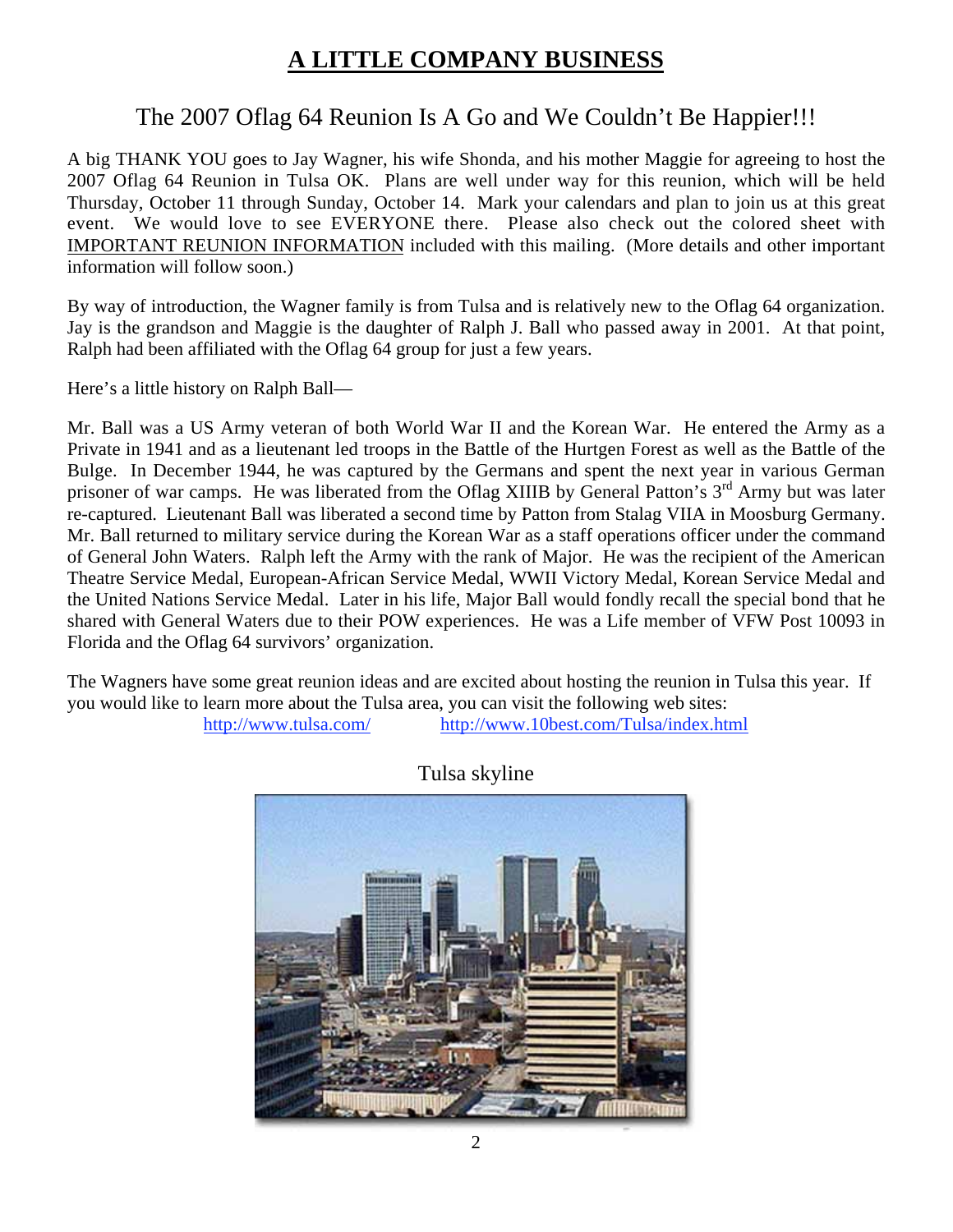

## **MAIL CALL**



**JERRY ALEXIS from Pittsburgh PA** sent New Year wishes to Bob Thompson recently and reported that all of his immediate family was with him for short visits during the holidays. He said that Pittsburgh has had a rather mild winter so far but with a lot of recent rain, the Allegheny, Monongahela and Ohio Rivers are rising at "the Point". He also stated: "My health has been fair and the VA is doing its best to keep me going. We have a really good system here in Pittsburgh at three medical centers as well as a regional office. Our Highland Drive Center hosts a monthly meeting of ex-POWs where we have speakers from our VA clinicians and also outsiders. As everywhere, we are rapidly growing fewer - we have at least two or three deaths every month*."* Lastly, he said: "My writing days are about over, altho I keep adding background info and photos to my memoirs as I find them. *It's always good to hear news of our Kriegies. We have missed you, Jerry, at our past couple of reunions. We hope your health improves and that we'll see you again soon.*

**VIRGINIA BARTON from Black Eagle MT** sent a postage fund donation. *Many people are benefited by donations to the postage fund. Thanks so much for your donation, Virginia, and thanks also for the nice note. We love hearing from family members of our fallen Kriegies.*

**BUD BOLLING from Dallas TX** recently sent a short synopsis of his return trip to Germany. He wrote: "I wish I could say that I have finished my account of the trip to Germany, but I can't….I didn't see Peter at all. He has been called to active duty, and CSM Martin Heinlein (with whom I spent an entire day at Hammelburg) indicated that Peter very probably will not return to Hammelburg….The trip was quite successful. On the first day after arrival I found, and stood on, the exact spot where I was wounded and captured by troops of the 11th Panzer Division. We had a delightful lunch with Mr. and Mrs. Bach, who took us up to the unbelievable memorial dedicated to the men of the 11th Panzer Division and my own 94th Infantry Division who lost their lives in the bitter fight for Nennig and Orscholz in January 1945….The next day, we drove up to Diez (near Limburg) where I spent ten days of the war in a castle that was really a highly sophisticated interrogation center. The food was not as much as we got at Hammelburg, but the interrogators finally gave up on me and shipped me out in a railroad boxcar for Oflag XIII-B….The next day was spent in Hammelburg with Sgt. Martin Heinlein, chief NCO at Hammelburg, now an infantry school. We spent the last two hours drinking cokes in the very nice officer/NCO club. Martin has been stationed at Hammelburg for almost twenty years….The rest of the time was spent looking for the trail we followed after we escaped. We took pictures at Gemunden, drove down the road where we walked after we ran away from Gemunden because there were so many Germans digging in as a result of Abe's attack, stayed in Wurzburg, where we watched American bombers hit the city hard, drove up to Schweinfurt, where we crossed the Main River on the same bridge we used in 1945, drove slowly down the east side of the river until we accidentally entered Obervolkach, the little town that surrendered to us a day before we met the American 42nd Division units and where we organized a platoon of forty French prisoners who had lived in the town for four years. There we met lots of citizens, all of whom were very courteous to us, even gave us bottles of wine….We stayed in Obervolkach about four hours. By this time, my German had returned completely, so we did everything but sing Deutschland uber Alles….With three days left, we sight saw. Stayed in Heidelberg, Rothenburg, and Frankfort….The trip was a great success, and I shall do what I can to compose a more detailed story." *Thanks, Bud, for taking the time to share your experiences with us. Reading such accounts brings back memories for many.*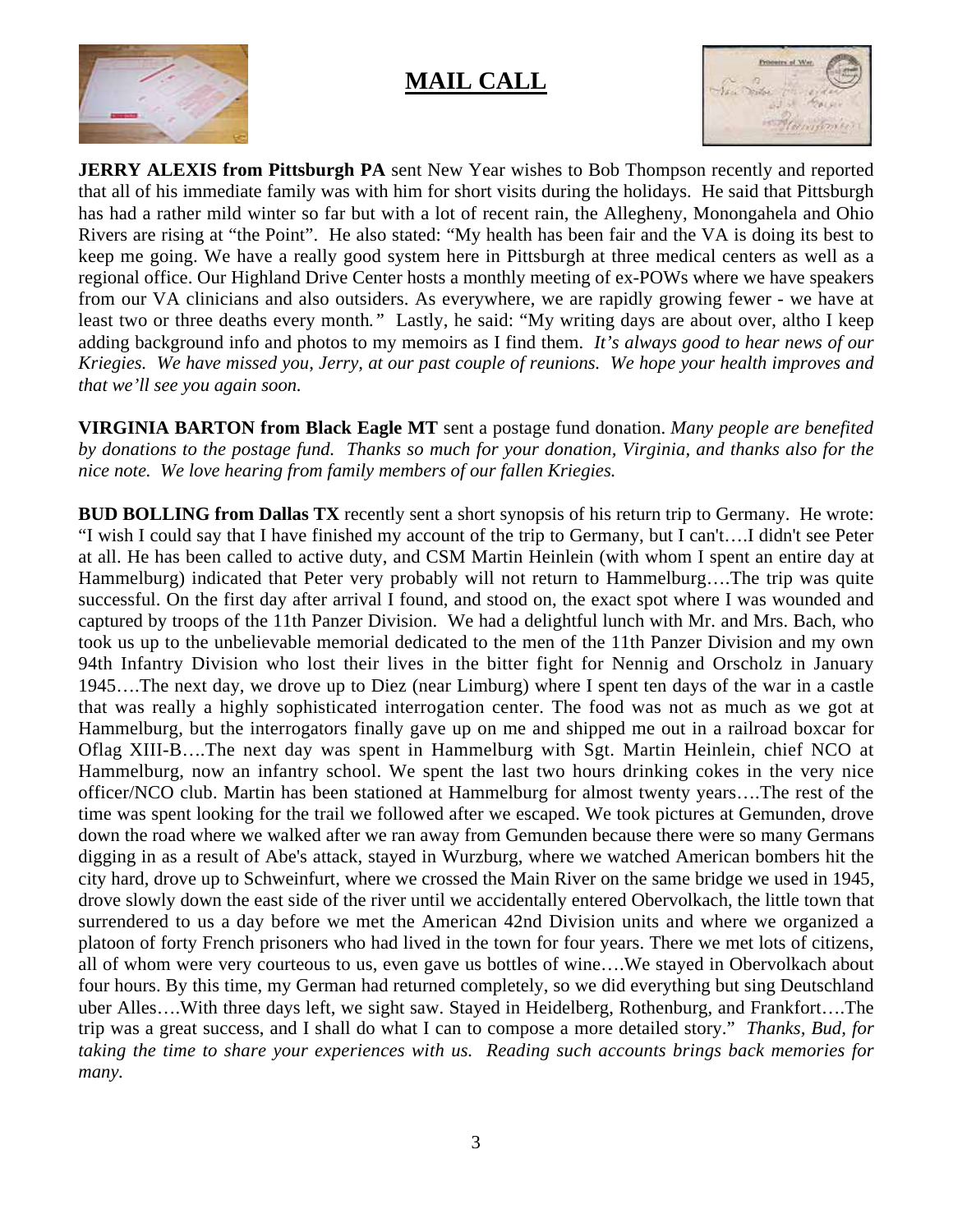**LT. GEN. A. P. CLARK from Colorado Springs CO** sent a donation to the postage fund. He wrote: "I have enjoyed reading your newsletters over the years. I had friends in 64." *Thanks very much for the donation, General, and for your nice note.*

**TOM COBB from Columbia SC,** son of George A. Cobb wrote: "Thank you for your help in finding Tom Johnson. I spoke with him at length last week. He was in the same cubicle as my father in Barracks 8-A and is the only current survivor of that cubicle. He brought my father back to life with his remembrances. This was perhaps the best Christmas gift I have ever received." *It's great, Tom, to hear news such as this and we're happy to have helped.*

**DAVID CRIDER from Birmingham AL, nephew of Woodrow Wilson Hubka and a new visitor to our** web site wrote: "I am very happy to have found your Oflag64.org site in a Google search. My Uncle Woody, now deceased, was interned there from November 1944 to January 1945 and endured the Long March across Poland. He is listed in your database section. Woody's sister, Barbara Elizabeth "Betty" Hubka Crider, now 80 years old, is the only surviving member of that Hubka family of fourteen children. She has saved a rather large amount of memorabilia, including a thick bundle of cards and letters from volunteers all around the US and Canada who listened to radio broadcasts and informed families by mail of such announcements as released prisoners. Thought you might be interested." *Thanks, David, for sharing all your information with us. Woody has now been added to the TAPS list.*

**MELODIE DEWITT** sent an email recently with news of another fallen Kriegy, James R. Shoaf II, who passed away on Saturday, January 6, 2007. His obituary appeared in the Daytona Beach News Journal on January 10 and 11 and is also included in the TAPS section of this publication. Many might remember that James was the man who built the radio known as the "bird" that received news from the BBC during captivity at Oflag 64. *Thanks, Melodie, for sending word. We know he will be greatly missed. We send condolences and best wishes to the family.*

**The DI FRANCESCO Family** sent sad news the end of December of the passing of Maria Di Francesco, wife of Dr. Vincent Di Francesco (Doc) and mother of Pat Bender, Maria Christmann and Rosa Lee. The obituary is included in the TAPS section of this issue of the ITEM. They requested: "Please pass on the news that our mother, Maria Di Francesco died in her sleep on Friday, December 29. She had been in a weakening state since Thanksgiving. She will be buried at Arlington National Cemetery." Following the funeral, the family also sent this message: "The Di Francesco family would like to thank the Oflag 64 family for the beautiful flower arrangement and for the many phone calls, email messages, and consolation notes….We consider the Oflag 64 group our second family. Your thoughtfulness and prayers have comforted us during this sad time. (Vincent Di Francesco, Rosa Lee, Pat Bender, Maria Christmann)" *We know she will be greatly missed. We send our deepest sympathies and will keep your family in our thoughts and prayers.*

**ALAN DUNBAR from Las Vegas NV** sent a donation to the postage fund as well as money for books. *Thanks Alan for your thoughtful contributions.* He also recently called Pat Bender to express how much he enjoyed the last ITEM. He said it was one of the finest he has ever received. *The credit goes to Bob Thompson for a job well done!!* Alan also informed us that his wife passed away in November 2006. Her obituary is included in the TAPS section of this publication. *We express our sincere sympathies to you, Alan, at the passing of your wife and wish you well as you make adjustments.*

**HERB AND LOUISE GARRIS from Pinehurst NC** sent a nice note to Bob Thompson. They reported spending a week in Bermuda not long ago. "All went very well except a sort of squall one night on the return trip to Charleston SC." Herb will send in the obituary of Gottfried Dietze as soon as he receives it, along with a short tribute, as he probably knew Gottfried better than any other resident of Oflag 64.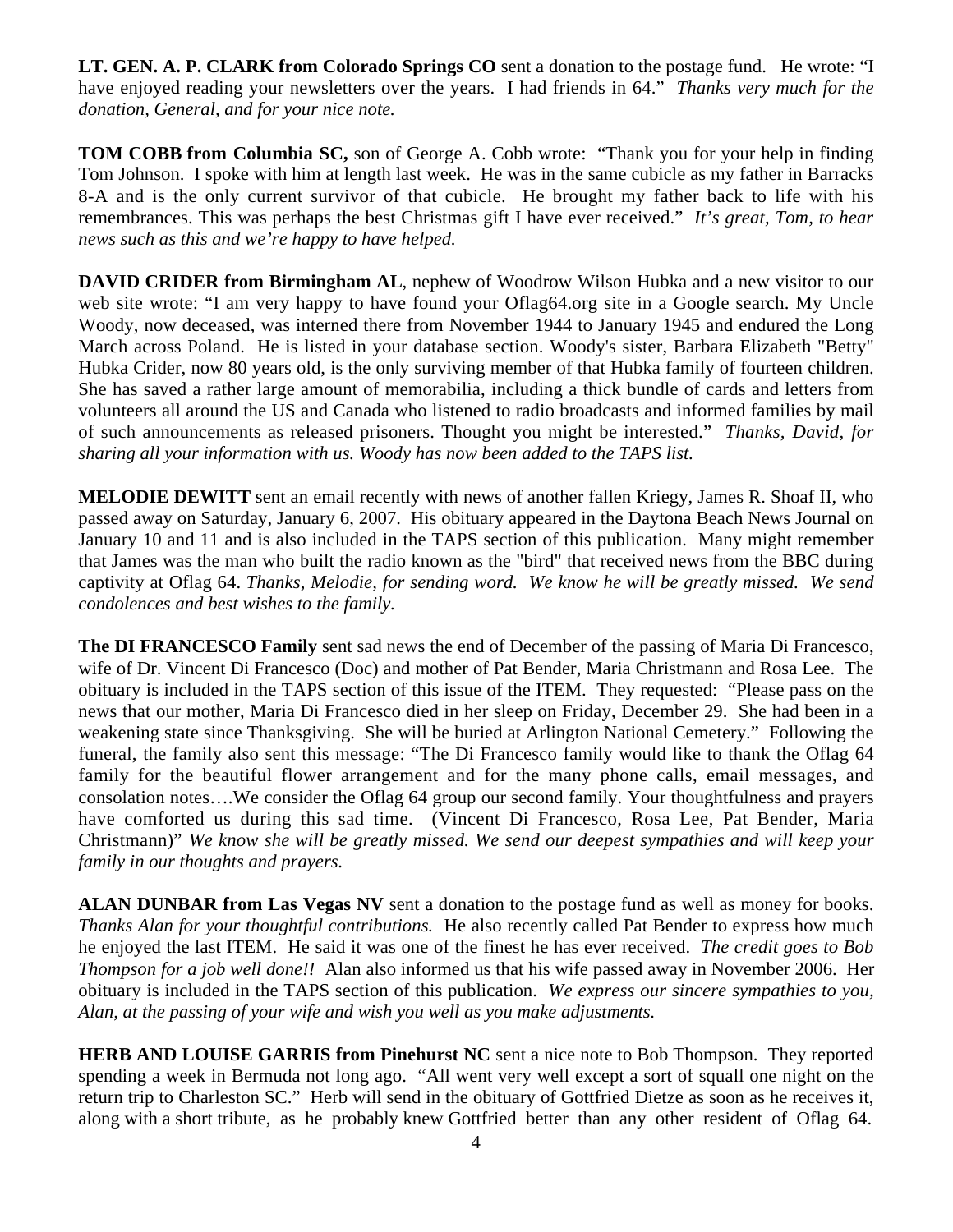*Thanks for your note and for your willingness to follow-up on another of our fallen Kriegies. We appreciate your thoughtfulness. Hope to see you both at this year's reunion in Tulsa.*

**CAROLL HIGGINBOTHAM from Reno NV** sent a donation to the postage fund. He also sent a couple of pictures that we've included here. Higgie wrote: "Enclosed is a picture of me saluting General Johnny every day before breakfast, as it is number one each day on my list." *Thanks very much for your contribution, "Higgie". Without donations from the group, we would have difficulty keeping in touch and taking care of business. Also, we enjoy including pictures in our publication and hope you will send others in the future.*



**MICHAEL P. HIGGINS from Richmond Hill GA** wrote: "Hello! I am the son of ex-POW Martin J. Higgins (141st Regt., 36th Inf. Div). Please continue to send me information via email. My father (now 90) is currently in the hospital. We would be grateful for the prayers of the Oflag 64 family. Thank you." *Thanks Michael for writing. We will keep your father in our prayers and hope his health improves daily.*

**SHARON HUTCHISON from Arlington TX, daughter of Isaac "Ike" Franklin wrote: "I can't thank** you enough for finding the Christmas letter from my dad! I'm so glad to know that he was in touch with this group before he died. I knew that he was very active in the American Ex-POW organization, but I wasn't sure about Oflag 64, although I do recall seeing the drawing of the prison camp in his belongings. My dad passed away just a couple of months after that letter was published in The Item. It really touched me to read it tonight, and I sent the link to my kids, my brother and my niece." *Thanks, Sharon, for sharing your feelings with us. It's great to make such connections.*

**JIMMIE & LYNN KANAYA from Gig Harbor WA** wrote to Bob Thompson expressing thanks for the pictures from the last reunion. They "had a grand time" in New Orleans especially with No Hurricane. *Thanks for your nice note and hope to see you again at this year's reunion in Tulsa.*

**MARCIA KANNERS from Beverly Hills MI** sent a nice note thanking Bob Thompson for the picture folder of the New Orleans Reunion. Marcia continues to stay an active part of the Oflag 64 group and would like to attend another Oflag 64 Reunion this year. *Thanks, Marcia, for your updates. We always enjoy hearing from you and hope you settle quickly into your new house.*

**TOM AND SUE LAWSON from Grand Junction CO** sent a belated Christmas card to Bob and Gladys Thompson recently. Tom reported that Sue's recent knee operation had some complications, which have resulted in several doctor and hospital visits. She is doing better now but due to the difficulty in getting on and off planes feel they won't be able to attend future reunions. *We are sorry to hear that we won't be seeing you at future reunions but wish you the best and hope you will continue to stay in touch.*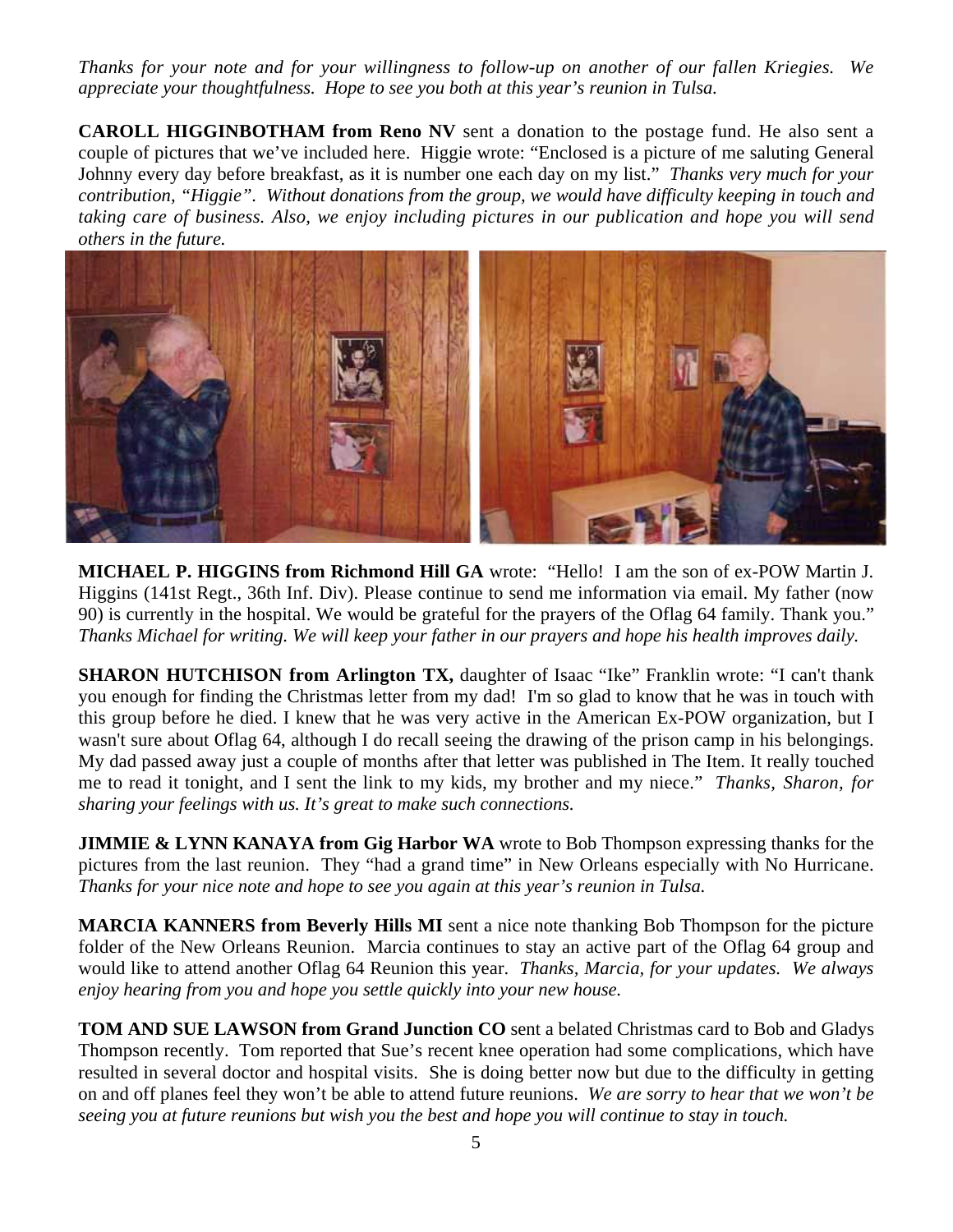**HERM LITTMAN from Spokane WA** sent a donation to the postage fund and a nice compliment to Bob Thompson regarding the last ITEM. He said "Bob, you did a great job editing the ITEM. I'm sure everyone concerned appreciates it as much as I do." *Thanks, Herm, for your contribution to the postage fund. We appreciate it immensely. And thanks in Bob's behalf for your kind words.*

**BOB O'NEILL from Prescott AZ** sent a donation to the postage fund along with a nice note thanking Bob Thompson for the picture history of the 2006 Reunion. *We greatly appreciate your generous donation Bob. Thanks for thinking of us.*

**JOHN (JACK) STEWART from Lincoln NE** sent a donation to the postage fund. He was at Oflag 64 from November 1944 until leaving in January 1945, ending up in Luckenwalde. He wrote: "Please keep me on the mailing list." *We're thankful for your donation and are happy to keep you on the mailing list.*

**TODD TROTTER from Bozeman MT** noticed that two deceased Kriegies had not been included on the website TAPS list. One was his father. He wrote: "I'd like to add two Kriegies of Oflag64 to the website taps list, they are: Oscar A. Wingren, 2nd Lt. - died 1983 and Mckie M Trotter III, 1st Lt. - died 1999." *Thanks Todd. We appreciate the updates and have added their names to the TAPS list.*

**DONALD & GINNY WAFUL from Syracuse NY** sent a nice message during the holidays. Donald stated: "at age 90, I'm still on stage…playing trombone in a Big Band as a lifetime member of a local YMCA." He is also looking for theater groups who would be interested in producing and performing "I'll Be Seeing You" (the true life love story of him and his wife during war years). If anyone has any leads in this area, he would love to hear from you. *Best wishes to you in your search for leads. It's good to hear that you're still performing at 90 years young. Keep up the good work!!*

**BILL WARTHEN from Vidalia GA** would like everyone to know that he has ended a 50-year rental of his post office box. If you will be sending mail to him (c/o Wm. D. Warthen, Bill Warthen, or Warthen, Inc.), please use his address listed on the front page of this publication. *Wow, 50 years is quite a run. Thanks, Bill, for letting everyone know about the change. We will update our address books.*

**MARY WING from Rutland VT** sent a note relating to her husband Dale's death in 2005. She said "He never recounted tales of his years in WWII until his later years, with the exception of his time at Oflag 64 and his escape hiding in a pig pen, and his love of the Polish people who were so good to him." *We appreciate you sharing your husband's feelings. Many of our men, it seems, have felt similarly. We hope you'll be able to visit the Oflag 64 website where we've listed Leonard's death in the TAPS section. Thanks, Mary, for writing.*

**LILLIAN WRIGHT from Catonsville MD** found our web site recently. She said: "Just found your website, it is great. Would like to add the name of my husband to the deceased list. William E. Wright, Jr, died in 1992. He was in Oflag 64 from September 1944 until they were freed at Hammelburg or was it Moosburg, in April 1945. He was on the long march. Never talked much about his time there. Thanks, Lillian Wright." *Thanks for your information Lillian. William has now been added to our TAPS list. We hope you'll keep in touch.*

# **What do you think of this idea?**

Alan Dunbar suggests: "Let our sons, daughters, and grandchildren have the reunions as a remembrance of those who died – went to heaven – our legacy will live on – Oflag 64 Forever. Last man out, then our children and their children can carry the banner." - *Mail responses to Elodie at either address on the front page of the ITEM*.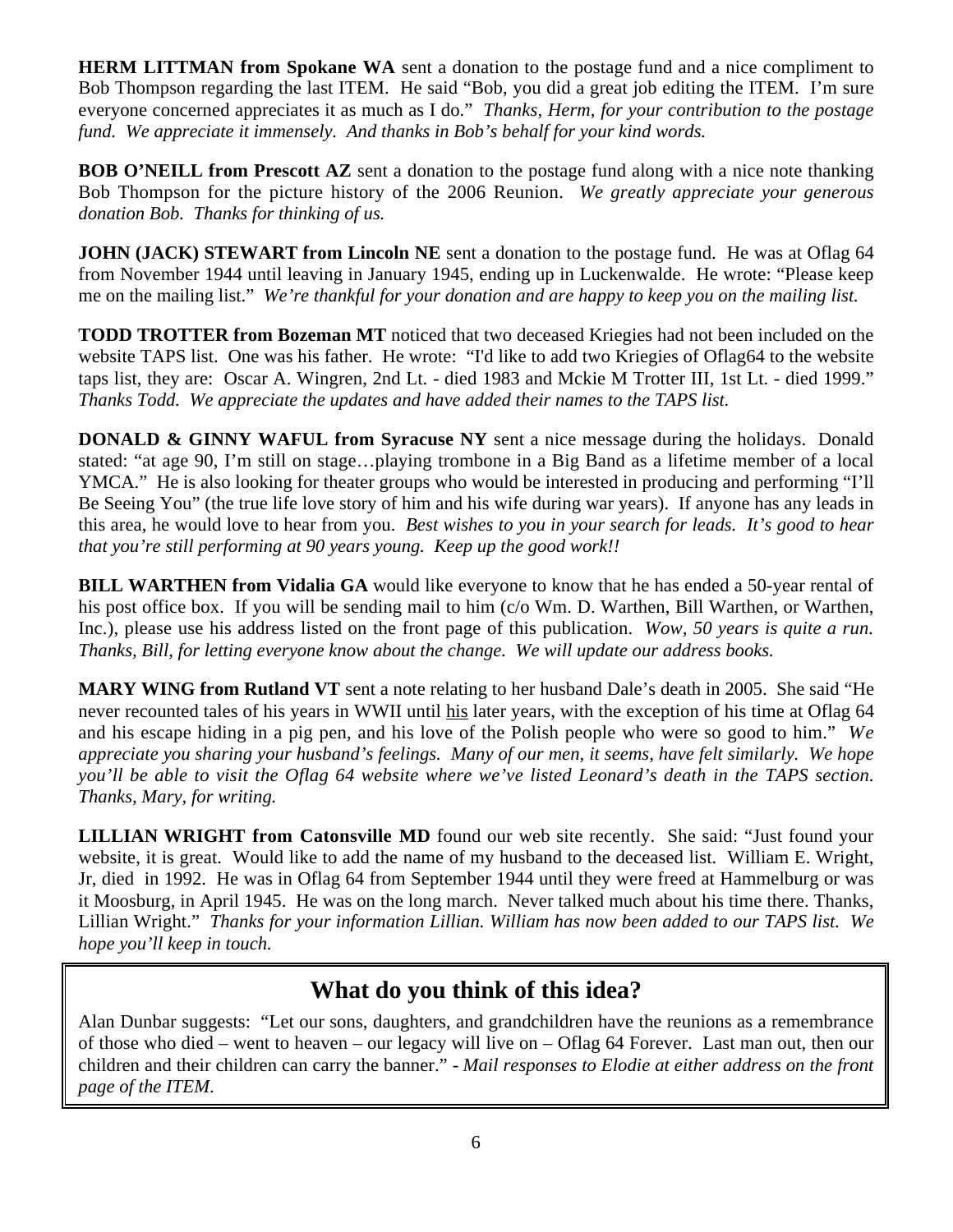## **WWII POW: Always cold, always hungry**

By Chip Womick, Staff Writer, The Courier-Tribune (article reprinted with permission)

ASHEBORO, NC — As he toured the National World War II Museum in New Orleans recently, a young soldier was pushing Robert Cheatham Jr. in a wheelchair.

Cheatham asked the man if he had served in Iraq.

"Yes, two tours," the soldier said.

"I oughta be pushing you instead of you pushing me, for gosh sakes," Cheatham replied.

Such is the patriotism of this old soldier.

If the young soldier had asked, Cheatham might have told him that he, too, had served his country overseas, earning a Purple Heart and a Bronze Star during World War II.

He was a second lieutenant in the 26th Infantry Regiment of the 1st Infantry Division when German soldiers under the command of Field General Erwin Rommel, also known as "the Desert Fox," overran his unit

in the Kasserine Pass in the mountains of central Tunisia.

Cheatham, who was 22 at the time, had arrived in North Africa the day after Christmas 1942. He was captured on Feb. 20, 1943.

"That is when America lost its innocence in World War II," Cheatham said. "We really got our butts beat. We got our butts beat but we slowed Rommel down enough so he could not accomplish his goal of reaching the coast and cutting off a bunch of Americans."

He remained a prisoner for the duration of the war, until Patton's 3rd Army arrived on April 29, 1945, to knock down the prison gates.

"I would say that I was never mistreated," Cheatham said in a recent interview. "I made friends for life — fantastic friends," he said. But that does not mean that his confinement was a cakewalk. "Number one," he said, "except for the middle of the summer, we were always cold and, number two, we were always hungry."





**DEDICATED SERVICEMAN - Robert Cheatham** Jr. of Asheboro, left, was a prisoner of war for more than two years during World War II. The photograph above features a picture of Cheatham from his U.S. Army days as a second lieutenant, the Purple Heart and Bronze Star he earned for his service. Cheatham has been active in Asheboro's American Legion Post 45 since moving to town in the 1970s, having served as a vice commander for several years. He is a member of the Randolph County Honor Guard and the Randolph County Veterans Council

A native of Abbeville, S.C., Cheatham graduated in 1942 from Clemson College with a bachelor's degree in textile chemistry. At the time, Clemson was an all-male military school.

"The day I graduated," Cheatham said, "they gave me a diploma in one hand and orders to report to the Army in the other."

He went to Camp Croft, S.C., for what he calls "a six-week refresher course" in June of 1942. Then he was assigned to an infantry training battalion for basic training. By November, he was bound for North Africa. He and his fellow soldiers arrived in Tunisia the day after Christmas.

After his capture, he and his fellow soldiers were paraded in front of jeering Arabs through a little town named Gafsa. Then they headed to Sfax, a small town on the Mediterranean Sea, before going to Tunis. Then were flown to Sicily, then traveled to Capua, Italy, near Naples, before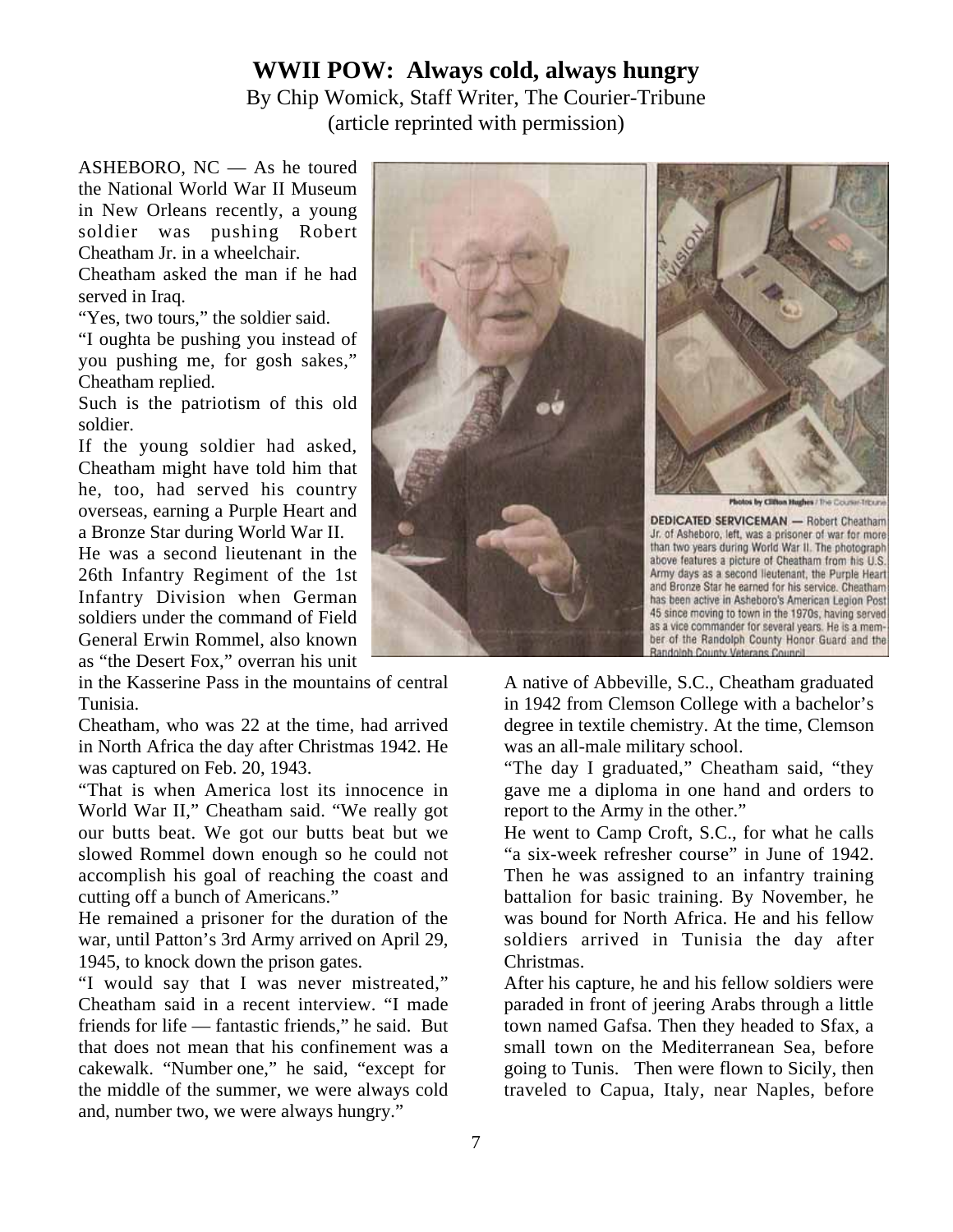boarding a train — and packed in boxcars like cattle — bound for Germany.

For about three months, Cheatham was in a prison camp for British soldiers near Munich.

"That was the luckiest thing that ever happened to me," Cheatham said. "The Limeys taught us how to be prisoners of war."

Lessons included tunnel digging and mapmaking.

Next he moved to Oflag 64 in Poland, a camp for American Army officers, where he lived from June 1943 until Jan. 21, 1945. Between those dates, the population at OFLAG 64 grew to more than 1,500, including many captured during the D-Day invasion of Normandy. One of the POWs was Lt. Col. John Waters, son-in-law of U.S. Gen. George S. Patton.

When word that the Russians were coming arrived in January of 1945, Germans forced the men of Oflag 64 to take a 350-mile westward march through snow and ice to a stalag at Hammelburg, Germany. (He earned his Purple Heart for the frozen feet he suffered during this forced march in sub-zero temperatures.) Cheatham said there was no food; prisoners slept in barns along the way.

While Cheatham was at Hammelburg, an American task force was sent to strike at the camp in an attempt to free the POWs. Cheatham was one of the prisoners who escaped through a breach in the barbed wire fence.

"I took off across the woods, but I was picked up in about three hours," he said.

The raid failed and most of the POWs who escaped were recaptured.

Cheatham and his fellow prisoners were taken to a stalag at Nurnberg for a few days, then many of the POWs were made to take to the road again. This time, they marched about 90 miles to a camp at Moosburg. Allied bombing was constant in the region at this time. Cheatham remembers the marching men being strafed along the way by a pair of P-51 Mustangs — American fighter planes.

Soldiers from Patton's Third Army arrived to liberate the camp on April 29, 1945. Patton himself soon and spoke to the former POWs. Sixty years later, Cheatham still remembers that a pair of Red Cross women showed up, too, attracting a lot of attention from the men.

The liberated soldiers remained in the camp for several more days before heading for France where they had to wait for ships to take them home. So Cheatham and a buddy hitchhiked to Paris to do a little sightseeing.

"We did everything you were supposed to do and everything you ain't supposed to do," Cheatham said, grinning at memories of the Louvrve Museum, the famed Folies Bergere music hall, and more.

Oflag 64 was guarded by the Germans, but operated by senior American officers. Cheatham has joked over the years that while incarcerated he earned a B.S. in the card games of cribbage, Hearts and pinochle and a PhD. in bridge. The camp had a library with several thousand books and a small hospital, staffed by captured medical officers. There were a couple of dentists, too.

The prisoners published a newspaper, called The Oflag 64 Item, of goings-on at the camp. Frank Diggs, who had worked at The Washington Post before the war, was the editor. Cheatham covered sports — camp games of baseball, basketball and such, for the publication.

He also helped dispose of dirt from a tunnel fellow prisoners were digging to escape — and helped draw maps for the effort. The dirt was stored in boxes and hidden in an attic or scattered around the compound.

"Those tunnels were works of art," he said.

But a thwarted escape attempt at another camp — which was dramatized in the 1963 hit film "The Great Escape," starring Steve McQueen and James Garner — resulted in just three men escaping and 50 organizers being shot. In the wake of news about that tragedy, the Oflag 64 tunnel project was shut down.

Cheatham received CARE packages from home. He remembers getting some saccharine in one shipment, a valuable commodity among prisoners. He also recalls trading his ration of coffee, another hot item, because he did not drink coffee.

When he wrote home, Cheatham tried to be upbeat.

"You weren't untruthful, but you did your best to write in a manner to keep them from worrying so much," he said.

An excerpt from one letter, written on July 25, 1943, illustrates: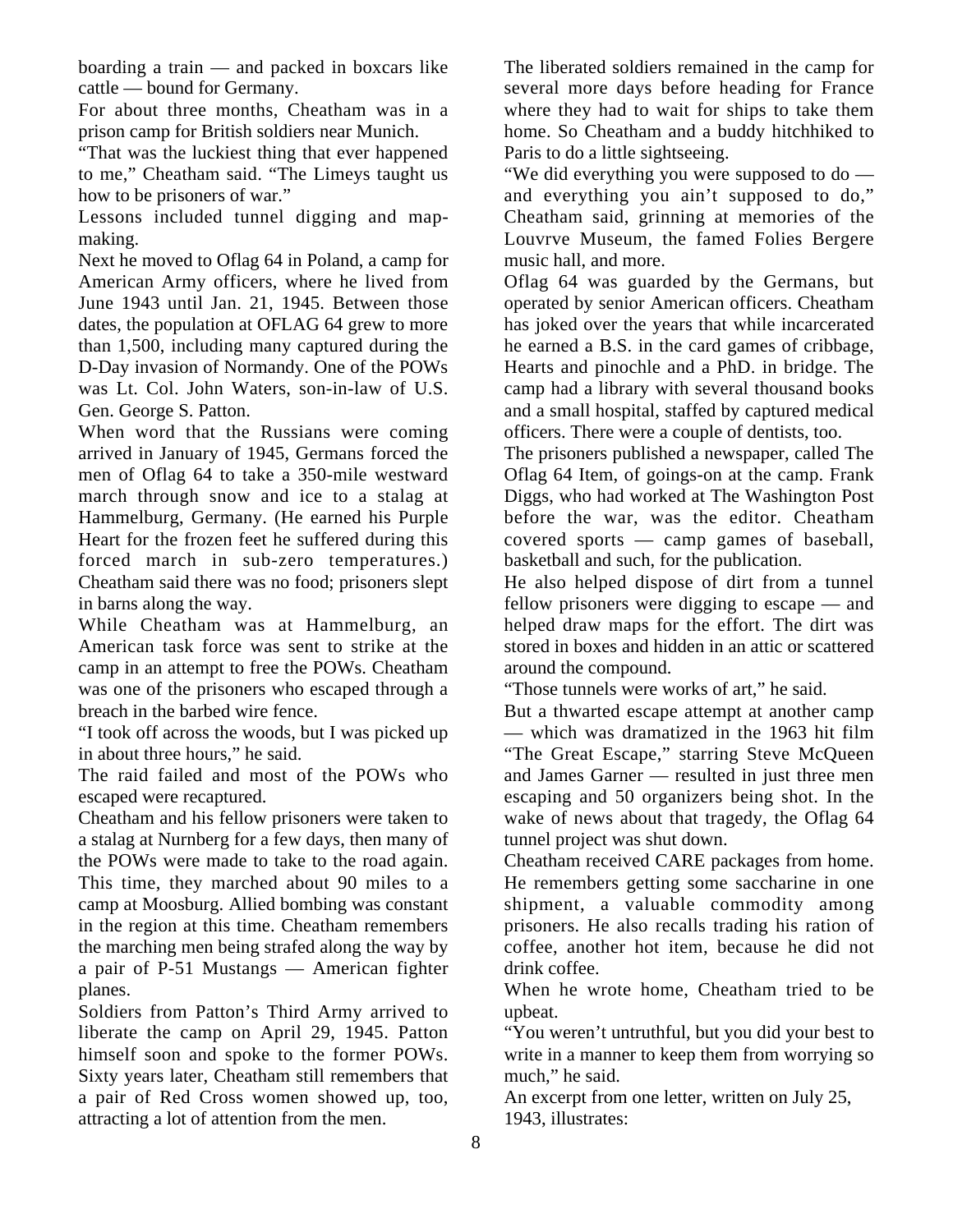*Dear Folks,*

*I just finished dinner but it wasn't much like the dinners I had at home. If I were at home I'd listen to Sammy Kaye. Does he still come on? Does he still play 'Dear Mom'? Here I ate soup — or hot water with a little fat in it. Will I ever have those fried chicken and fresh string beans for dinner? I will but not soon. I wish I could pull a Rip Van Winkle and sleep for a couple years. This afternoon I'll lay out in the sun (not as hot as home because we wear jackets all the time & sleep under a blanket). I'll eat supper at 5:30, be counted at nine, listen to a translation of the news, and go to sleep at 10:30 when the lights are out. Every days the same except when we eat a chocolate bar on Monday out of the Red Cross boxes. What an existence! ...*

The only time Cheatham remembers being downhearted was when he learned of a failed attempt to assassinate Adolf Hitler in 1944.

"I never gave up. I always believed we would win the war and I would go home."

After the war, in 1949, Cheatham married Frances Parker. (She died in 1998.) They did not have any children. He worked for a succession of large companies, including Celanese and Uniroyal, before moving to Randolph County in 1973 to take a position with Rampon (now ETI).

Cheatham joined the American Legion after moving to Asheboro. He served as vice commander for several years and worked with the Boys State program, an annual summer training session for high schoolers. He was at the VA Hospital in Salisbury several years ago when someone mentioned that he might like to volunteer some time at the facility.

The next Sunday, he went to help at the chapel service. Now, he leads a contingent of local folks, including local high school JROTC members, who go to the service one Sunday every month.

From 1991 until last May, Cheatham also made the hour-long drive to the VA Hospital every Thursday to help veterans fill out claims paperwork. He's proud that he was able to help many veterans through the sometimes confusing maze of requirements to receive benefits.

An original member of the Randolph County Honor Guard, Cheatham helped provide a salute at the funerals of veterans until he fell and

injured a shoulder. A past commander of the Randolph County Veterans Council, Cheatham is also proud of the Randolph County Veterans Monument on Worth Street.

He's an active member of First Presbyterian Church in Asheboro, organizing and promoting the Memorial Day service there for several years. He is a member and past president of the Golden K Kiwanis Club and particularly enjoys one club project — reading to children in the Head Start program. Club members also coach the youngsters in learning the Pledge of Allegiance.

Initially, he was reluctant to read aloud since he'd never spent much time around children. (He and his wife had no children.) So, he bought gingerbread cookies and passed them out instead of reading.

"After a while the cookies got so expensive I had to read."

Now he relishes the chance to read. At his suggestion, the children to call him "Old Man Bob."

"It's a real fun thing to do," he said. "We always say we get more out of it that the children do."

Shortly after the war, an annual reunion was started of the 1,500 soldiers who were prisoners of war in Oflag 64 or at Hammelburg. Cheatham did not attend until sometime in the 1980s. He's been to most of them, held in various cities around the country, since then. He recently returned from this year's reunion in New Orleans where he toured the D-Day Museum.

Only 124 of his 1,500 fellow POWs are still living.

"It could be that this is our last reunion," he said.

He has enjoyed the camaraderie but one thing he will not miss is the annual memorial service at which the names of those who have died in the past year are read.

One year, Cheatham led the local Veterans Day parade, which will be held at 2 p.m. today in downtown Asheboro. When his health stopped him from walking in the procession, he started showing up just to watch.

"I have gotten there early enough to watch it go by, and man, that is great," he said.

Spoken like a true old soldier, one who deserves a salute any day, but particularly on Veterans Day.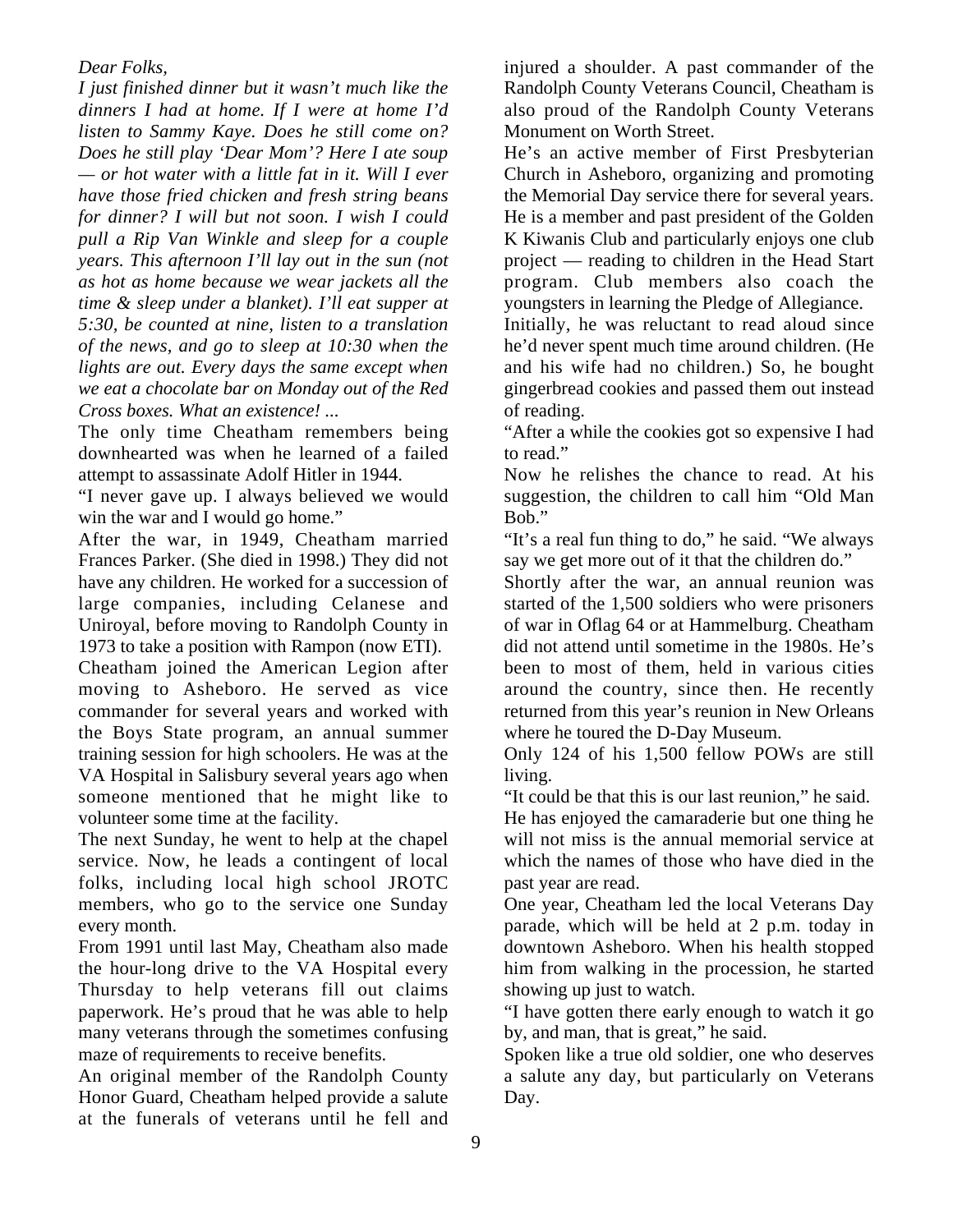## **City Banker Helps Reunite Italians With Veteran of WWII**

Author unknown Originally published in a Pocatello, Idaho newspaper in 1983

A Pocatello bank executive had a major role in reuniting a member of the Pocatello High School graduating class of 1933 via mail with an Italian family who aided him during World War II.

The PHS graduate of 50 years ago, who will be here this weekend for his reunion, is Reid F. Ellsworth, Phoenix, Ariz.

The Italy family, named Cenciotti, protected Ellsworth behind enemy lines during the war in the 1940s. However, it has been 40 years since they communicated.

And the Pocatellan who had a hand in bringing them together is Dolly Lotz, a vice president with Idaho Bank and Trust Co.

At a banking convention Mrs. Lotz met Mrs. Nick Hackenberger, Durham, Ore. She and her husband had traveled to Italy two years ago and met a tour bus driver, who inquired if Oregon was close to Idaho. He then asked how to go about locating someone who had lived in Pocatello prior to World War II. That person was Ellsworth, and Mrs. Lotz knew how to reach him.

When she returned home, she contacted Irma Nugent, Ellsworth's sister, for his address. This was sent to the Hackenbergers, who forwarded it to the tour bus driver in Rome.

Ellsworth was also sent the bus driver's address. When Ellsworth looked at it, he was disappointed. "To my dismay, the name mentioned was Umberto Proietti, a name I had never even heard." he said.

Eventually, a letter came from Rome telling Ellsworth that Proietti (the tour bus driver) is married to a Cenciotti daughter. This daughter would have been in the five to eight age range when Ellsworth was in Italy. He also learned



From WWII to Today

While serving in the military during World War II, Reid F. Elisworth received much help from an Italian family. But that was 40 years ago, and Ellsworth, now of Phoenix, Ariz., hadn't communicated with them for some time. Recently a Pocatellan had an important part in bringing the ex-resident and the Italians in contact again. Now Ellsworth (inset photo today) is thinking about a trip overseas to renew this friendship.

that Mr. Cenciotti was deceased, but that his widow is 83 and still living.

Looking back to the war years, Ellsworth said he spent the last portion of his period of evasion,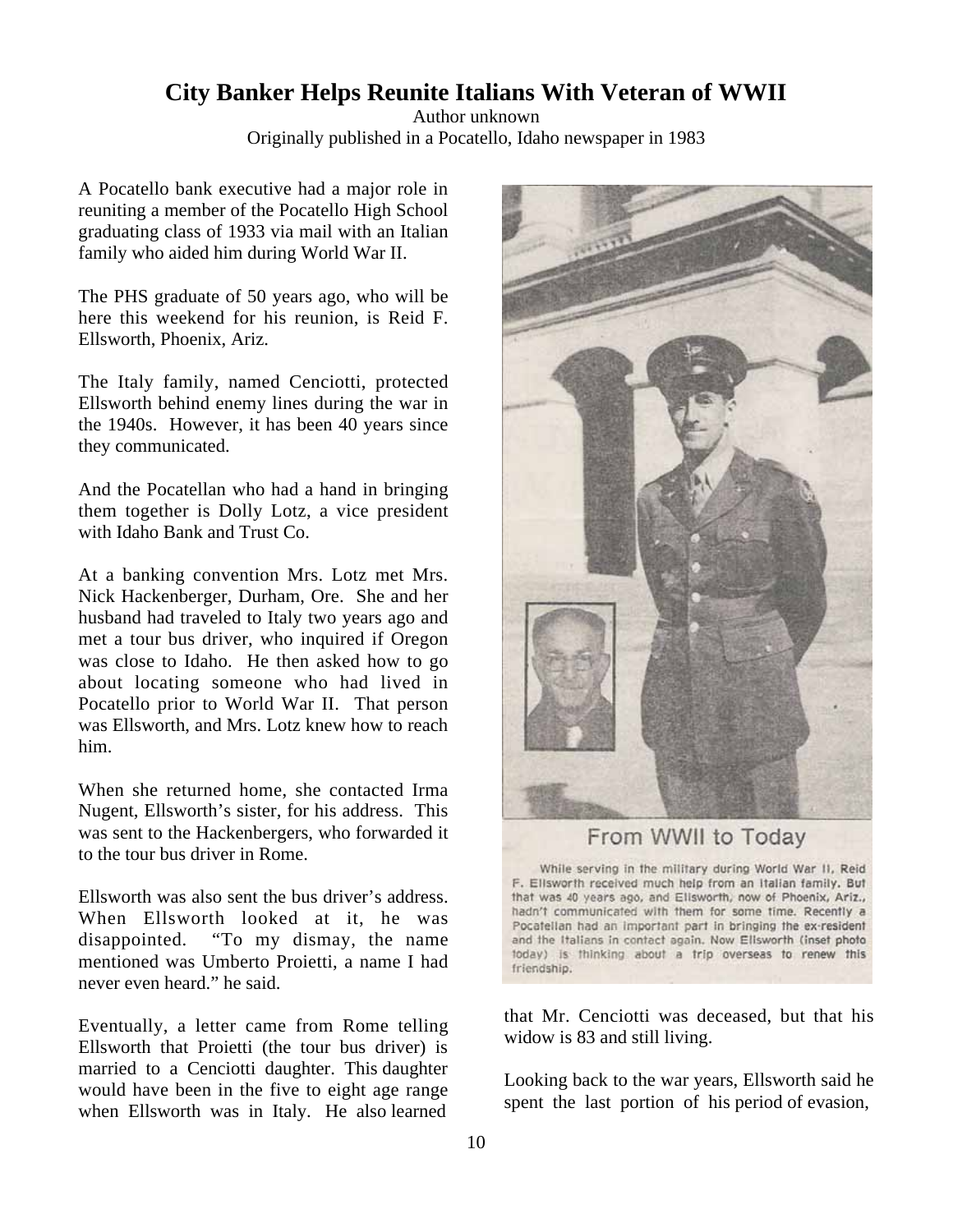prior to capture, with the Cenciottis. "I was treated (and considered) almost a member of the family," he continued.

After the war, he maintained a correspondence with them for several years. Then his accelerated school schedule at the University of Arizona College of Law and his employment left little time for writing. With little opportunity to speak or hear the Italian language, his vocabulary tended to evaporate. "I just didn't have time to look up words in an English-Italian dictionary nor check grammar in a textbook," he recalled. The communication came to an end about 1947.

However, the Cenciotti family had kept a memento he had given them – a silk map of France on which he had written his name and Pocatello address. The Italians framed this map, which now hangs in the living room of the tour bus driver and his wife in Rome.

The detailed silk map, which covered areas of possible escape, was issued to Ellsworth on a bombing mission during WWII. The target for Nov. 10, 1943, was Bolzano, a rail center line in extreme northern Italy through which German supply and troop trains had to pass to support combat in the southern part of that country. The servicemen were given both Italy and France maps. When Ellsworth was shot down on that November date, he decided to travel south in Italy, hoping to get back through his own combat lines, when and if an opportunity developed.

Describing this, he said, "I traveled for some five weeks mostly on foot, through the mountains and hills, arriving at the home of these friends-to-be (the Cenciottis) some 35 miles or so north and inland from Rome."

Since communication has been renewed, Ellsworth has written a letter in Italian to the family with the help of an English-Italian dictionary and grammar book. He has received his second letter from them and is talking about a visit to Italy in the not too distant future.

While in Idaho for the class of 1933 reunion, Ellsworth and his wife will be houseguests of Wayne and Madge Little in Aberdeen. Little, Ellsworth and the late Garron Brian were called the Three Musketeers during their PHS years. The Ellsworths also will go to Idaho Falls to see relatives before heading back to Phoenix.

\* \* \* \* \* \*

*Note: In 1986, Mr. and Mrs. Ellsworth traveled to Italy where they served a two-year mission for their church. Both learned the Italian language and were able to visit with the Cenciotti family while there. Mrs. Ellsworth has since passed away, but Mr. Ellsworth has continued to maintain contact with his Italian family. He now lives in Farmington, UT with his daughter, Janet Ellsworth.*

## **DID YOU KNOW?**

(World War II Trivia)

Stalin's original name was Josif Djugashvili. In 1913 he began using the pseudonym Stalin meaning "Man of Steel".

Benito Mussolini, during the First World War, was an editor for an Italian newspaper partly financed by the British and French. At that time he was an opponent of the Germanic Central Powers (he also served in the Italian army until wounded).

Heinrich Himmler, the evil head of the Nazi SS, was once a chicken farmer.

You've heard of suicide or kamikaze bombers - but how about suicide battleships? On 7th April 1945 off the island of Okinawa the Japanese battleship Yamato, which had not been given fuel for its return journey home, arrived with several other ships to attack the American fleet. The Yamato, which was one of the two largest battleships ever built, and her accompanying ships, were sunk by American aircraft before they reached their target.

Adolf Hitler was a teetotaller, vegetarian and non-smoker.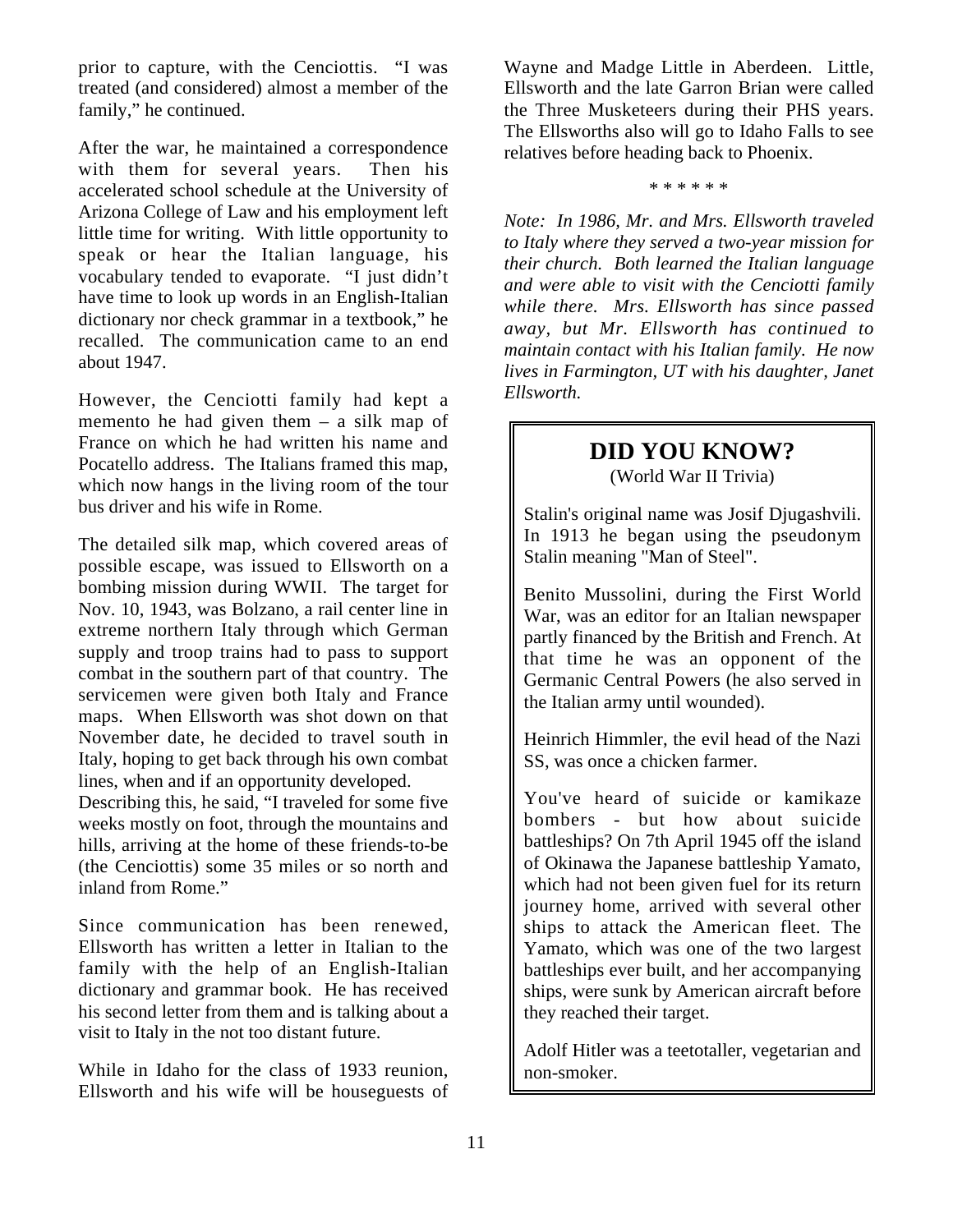## **Some Interesting Memorabilia**

Robert (Bob) M. O'Neill of Prescott AZ sent this to Bob Thompson not long ago with the following note: "I was rummaging through some OLD files and papers the other day and finally found the statement I carried with me after escaping. It was written by a Pole, who knew some English. We, Lark and I, wrote out in English what we wanted to say and he wrote this. Lark O. Daniel III is listed on the original roster of Oflag 64-page 53.

amerik lina

TRANSLATION: I am an American officer, I want to go to Lublin to the American Embassy. We, Lark O. Daniel III and Robert M. O'Neill, are German prisoners of war. Please, while enroute we need a meal and a place to rest/sleep.

*Translation: Courtesy of Lukasz Lapka from Szubin, Poland*

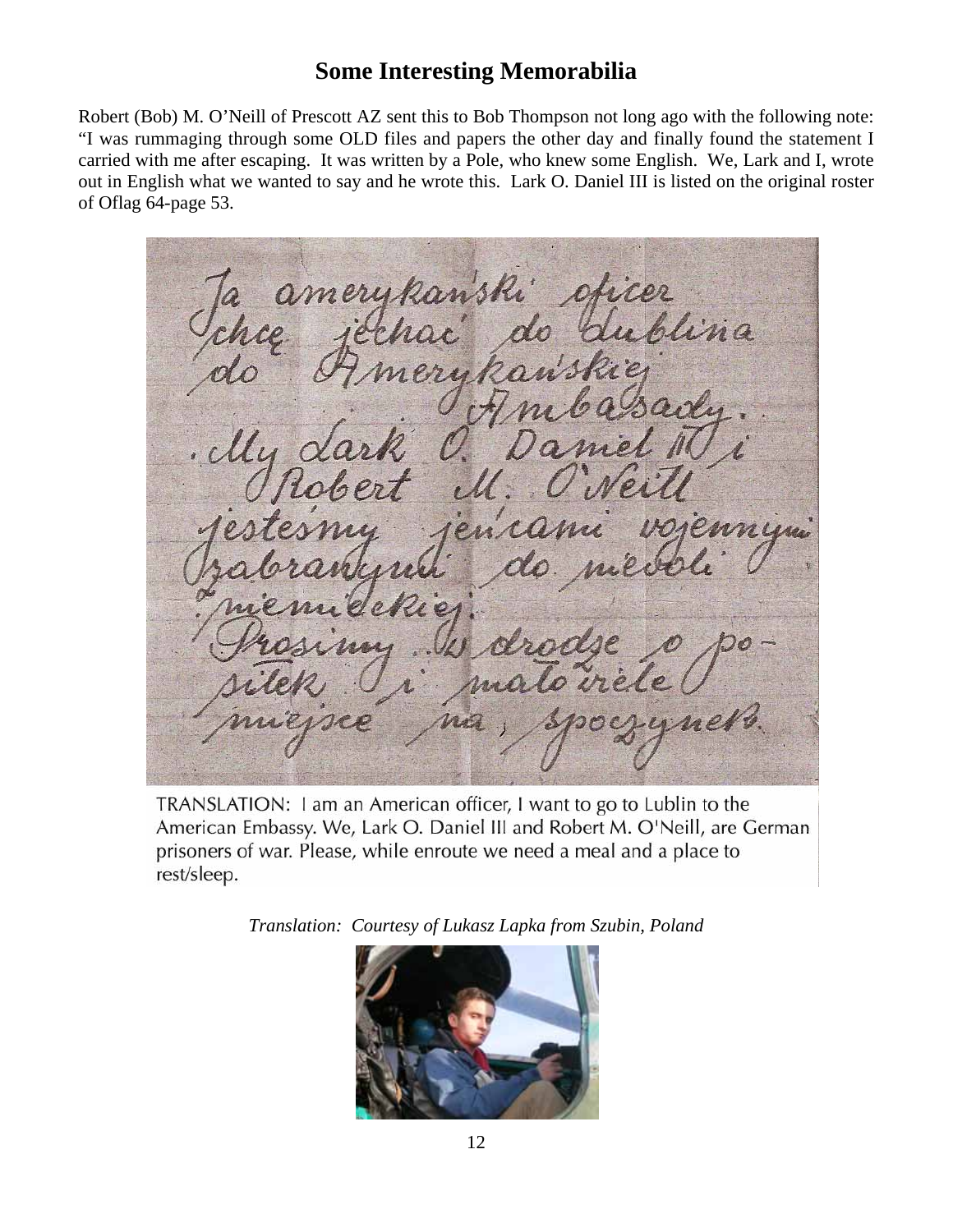Anyesses Adam B. Hodrigez, 2013mond 5% San As Temp, Ft. Robert T. Thompson, Stigler, Okle. Thomas L. Jeaney, 2121 Gidding st., Chicago, 122. Edward Korn, % Murmin, RDWI, Newton, N.J. Robert Corbins, 124 Orchard Spings, Dryton, Chia. D. B. Smith, 1500 Summit Ave. Beltimore, Md. Im A. White, 1765 orchard St. Perkeley, Calif. Earle Sidle, 301 Leach Ave, Des Maires, low T.D. Garrett, 1619. Wheeler, Houston, Texas Wallace L.AKIN, Richmond, Mansas Harry Wood, HotchKiss, Calorado R.C. Jullivan, Rt. +1. Box 943, Glenda Kenneth Gusler, 902 Perinor J.E., MA. W.W. Heritage, sas Durham st. SurlingTon, N.C. George H. Sparks, Blanco, Texas Robert H. Consent, Westminister, MD. Donald W. Johnson, 204 w 9th St. Crowley, 28. JA. Drake, J. 14 Park Rd. ;- lackson, Mich. Harvey C.Kubista, 925 Carmen Ave., Chia. 111. EVNIC A Sohulbach, 2936 James St. Ft. Worth Tex. Edward Mihockard, 531 E. 114th St. Cleve band, O. Malcolm A. Baldwin, 1615. SpringField Are, Spring. N.J. Kaview L. Dostin, Del Benito, Alberta, Can.

Note Newton Cole's name. He is the POW whose uniform and POW memorabilia were purchased on eBay by the Oflag 64 group and donated to the National WW II Museum in New Orleans.

At Moosburg, after we had been liberated, a bunch of us got together and began to write down everybody's name and address that we could think of. This is a copy of my list.

--Bob Thompson

Leonerd Lanzibetti, 19 Fulton St. 1 .: but, lives Nebert J. NewN. 21 E. stratford St. Lassier He .!  $-10$ lian T. Juliusu, 6724 M. Restiwe to the city -Exerce Vergy 719 Notwood st. lugis week, Call. Charles A. Free, 5057 Mansfield (112 Jen. 1990) James H. Wood 469 Shawnee Are At Julio Ga. will w. Crist. 16/28. Orchard Arctic Jenis, Cal. I.A. Baldwin, Springtila, N.I. Resley Bussell, 101 Wear land, Ave, Stadium, 1263. I sten D. Cole, % Walter Buner Chocko, Dor chester, Mass. sweep the voir franchise when we had J. D. Aukkoa, Uniger Wifeel , Chie ever C. Roberts, Ista P. 14 Have, Price Bly? Liverd G. Henrichson Compagnette galean Faries P Wede, Bock Walkins Harold Wahal You? Aland Kicherad  $L$ *orig* 1*slava* N.V.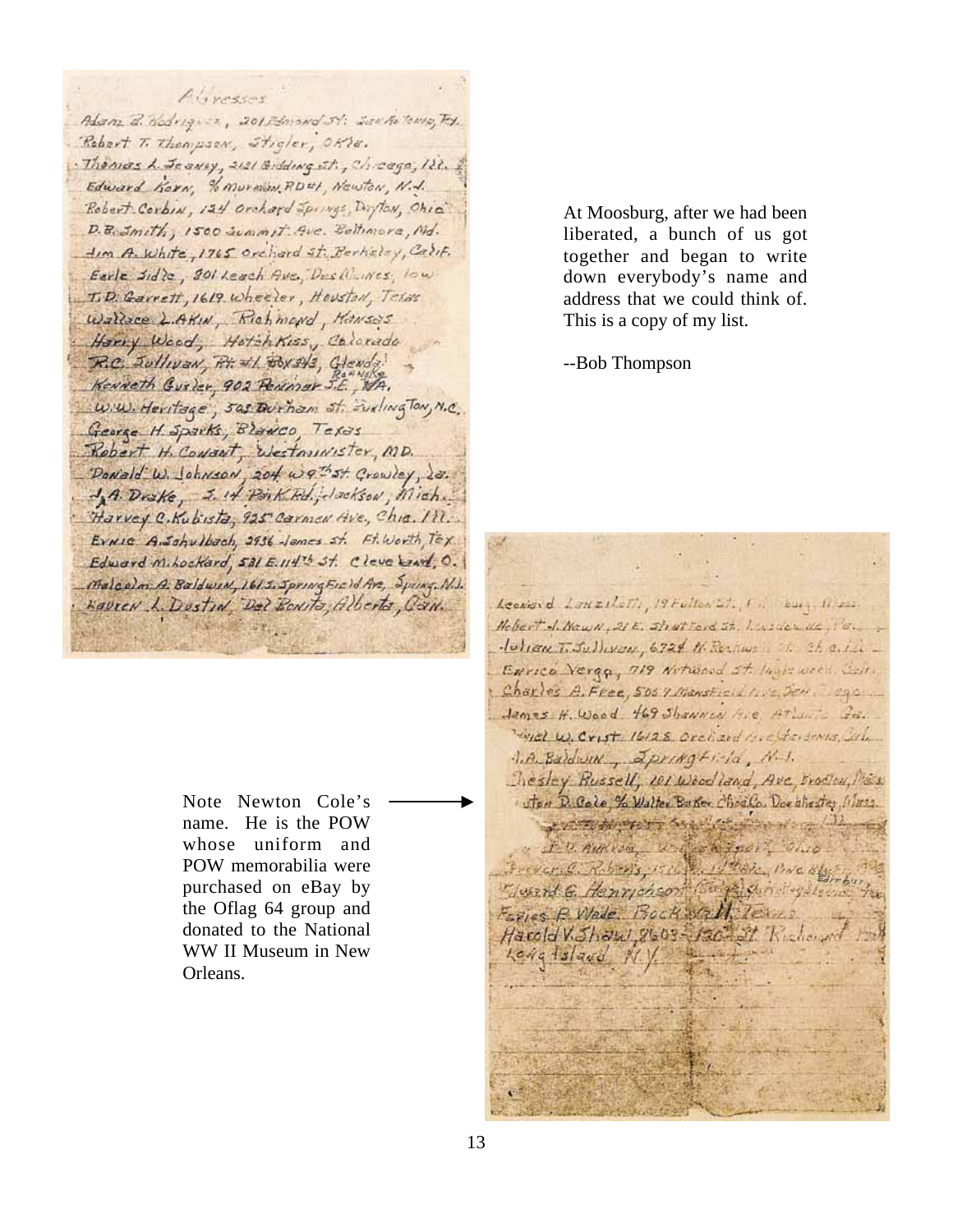# **INFORMATION STATION**

### **HAVE YOU SEEN A BOX LIKE THIS??**

Here is a picture of an interesting box that another POW gave my dad. I'm not sure about the language, but I think it's Czech. The box was decorated at Oflag 64 with small pieces of wood carved from matchsticks -- I think. It was apparently a cigar box, although it's not the same dimensions as cigar boxes I see nowadays.

This box is a treasure in my home, and I keep some of my dad's medals and other mementos in it. I thought it would be interesting to pass the picture around to see if anyone else connected with Oflag 64 has ever seen anything similar. I would love to know the name of the person who carved it -- although that would probably take a miracle. With the reunion coming up, I thought this might be a good time to inquire. Were there any Czech prisoners there?



I resized the picture so it would go through email easily, but I could send a larger version if anyone is interested in examining the detail. I find it amazing that such a box could last through the war and the trip home.

I also have a GI flashlight that my dad kept all those years. I haven't examined the Oflag 64 website closely enough to know what all is available, but it would also be interesting to compile a bibliography. I have 3 or 4 books for starters. My apologies if that is already out there...

Sharon Hutchison - Daughter of "Ike" Franklin sharonhutchison@netpowwow.com

### **Roger J. Teyssier**

Searching for information on my Uncle:

- Roger J. Teyssier, O-398234, Capt.
- Unit: 755 Tank Bn, attached to the F.E.C. (French and Algerian units)
- Captured 9-11-44 on or about the Winter Line, Italy
- Entered Oflag 64 on 1-1-45
- Trained in Texas, California, England, and Africa
- Entered the Army in late 1941, early 42 from Philadelphia
- College: U. Alabama, and Drexel U. (Phila) where he played football
- Spoke French and had a big nose (picture attached)

Let me know if you need other data. Best regards, and with appreciation, Jerry (Wynn) Kimble 3381 Wilderness Dr. Powder Springs GA 30127 770-425-5071 wynnkimble@bellsouth.net



### **Thomas J. Bugg, Jr.**

My father, 2nd LT. Thomas (Tommy) J. Bugg, Jr. was a POW at OFLAG 64 and had two close friends from that time Edwin James Betts from New York and John Kroschewsky from Pennsylvania (a glider pilot). They were together on the march and then spent two weeks back home with my Dad and Mom in Ashland N.C. and then they served together for a time at the Texas Base of Camp Walters. If anyone knows current contact information or other information regarding their outcome he would be most interested in learning more.

I have found them in the OFLAG 64 database and in the National Archives database, however I have been unable to gain further information. Any information would be greatly appreciated.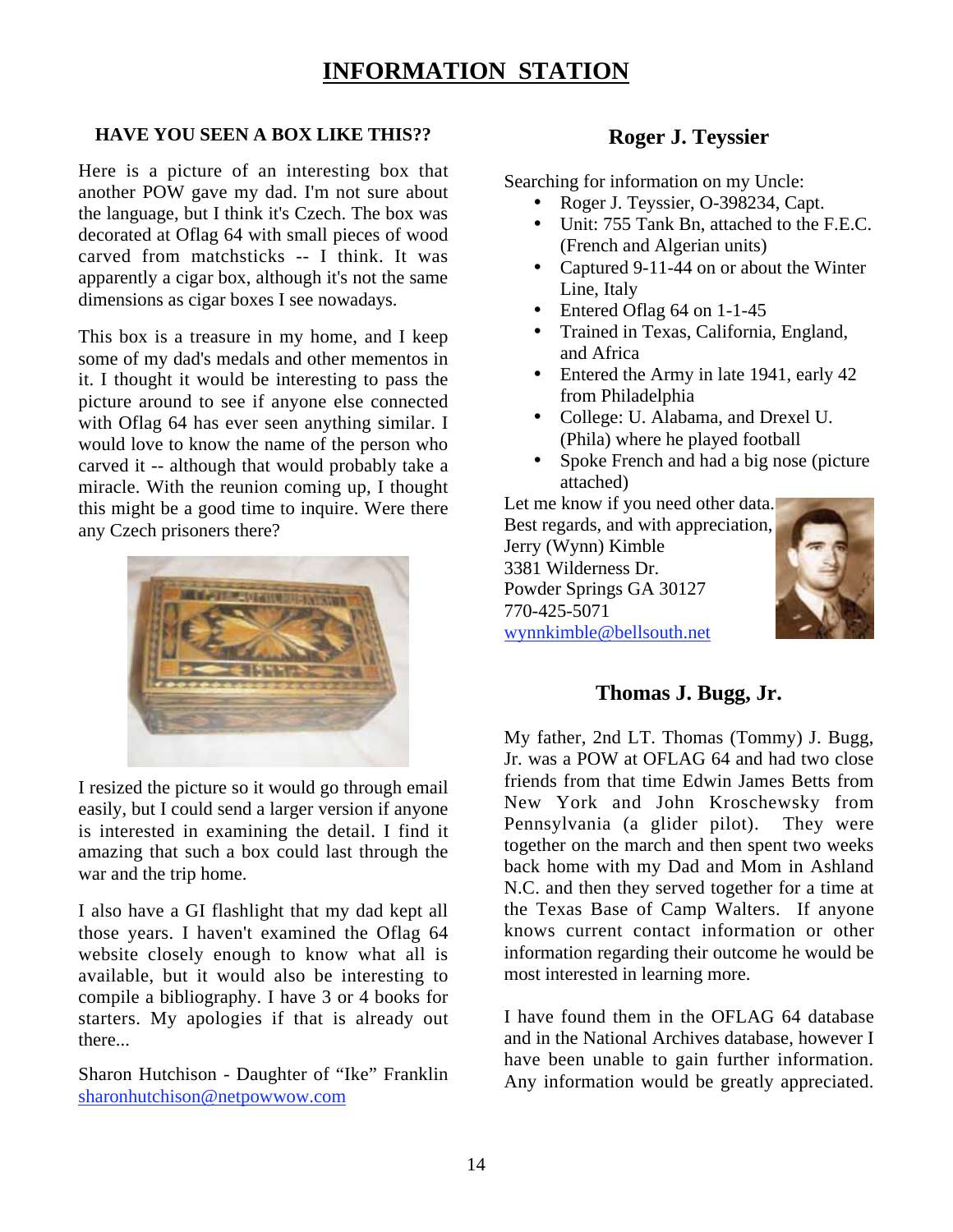I spoke with Kroschewsky Gus J. this AM and he is NOT the gentleman that I was looking for. Gus Kroschewsky shared with me that he was not even a POW in that camp although he was in the Army Air Corp and was actually shot down, but he made it to the Russian control.

My gap is that Dad does not remember exactly the spelling of his buddy's name - He believes his name was John, he was from Pennsylvania, he was a glider pilot, he was tall and thin and the spelling of the last name escapes him, but Kozelski or something like that…..beginning with K and a ski or sky ending - Polish? I can find no trace of a name like that on the roster or in the Archives. Thanks for any and all leads.

Warmest regards, T. J. Bugg 8044 Montgomery Road, Suite 260 Cincinnati OH 45236 Work: 513.366.3769 Cellular: 513.703.7801 tjbugg@centennialinc.com

**\* \* \* \* \* \***



## **D-Day Museum Update** (From a letter to Pat Waters)

Hi Pat,

 Just a note to say hello and to let you know what's been happening here at the D-Day Museum since you guys were here. To begin with the POW exhibit has temporarily been put in mothballs. In its place was a Congressional Medal of Honor exhibit for about two months.

Replacing the MOH exhibit there is now an Anne Frank exhibit, which is due to run for about two months also.

 As each week passes we are seeing more and more school groups come to tour the museum. Most are local schools but what is a pleasant surprise to us is the distance many others travel to get here, some as far away as south central LA, southeast MS, but also as far away as southwest AL. We actually have kids from Mobile travel all that way just to see the museum. Isn't that something? To some of them however, it's just an excuse to get out of school for a day. But for many of them, the teachers have prepared them well and they have an enlightening and sometimes sobering experience, especially when they hear it come from out of the mouths of some of our volunteers who put boots on the ground there. For instance Tom Blakey, an 82nd Airborne paratrooper who jumped in on the night of 5th/6th of June and who still has his "cricket". Or Bob Bannon, who flew 34 missions in a B-24 bomber. Or Jack Sullivan, a 100th Division POW captured in France and finally wound up in a camp that many of you just might remember.....Stalag 7A, Moosburg.

 Another thing we are seeing more of is WWII veterans bringing their wives, children and grandchildren to see the place. Just last Wednesday, I met a marine veteran who was on Midway Island and 8 of his family members who came all the way from Sacramento CA. They saw the city as well of course, but the main purpose of their traveling all that way was to see the museum.

 So I guess what I'm trying to say is that we will survive. We, the museum will survive. We, the city of New Orleans (which gives me a lump in my throat as I write this) will survive. And this great nation that we all love so dearly, will survive.

 And now my friend let me get down off my soapbox and go have lunch. Hope your family is healthy and happy and we meet again soon.

From way down yonder in the land of cotton,

Larry McBrayer, D-Day Museum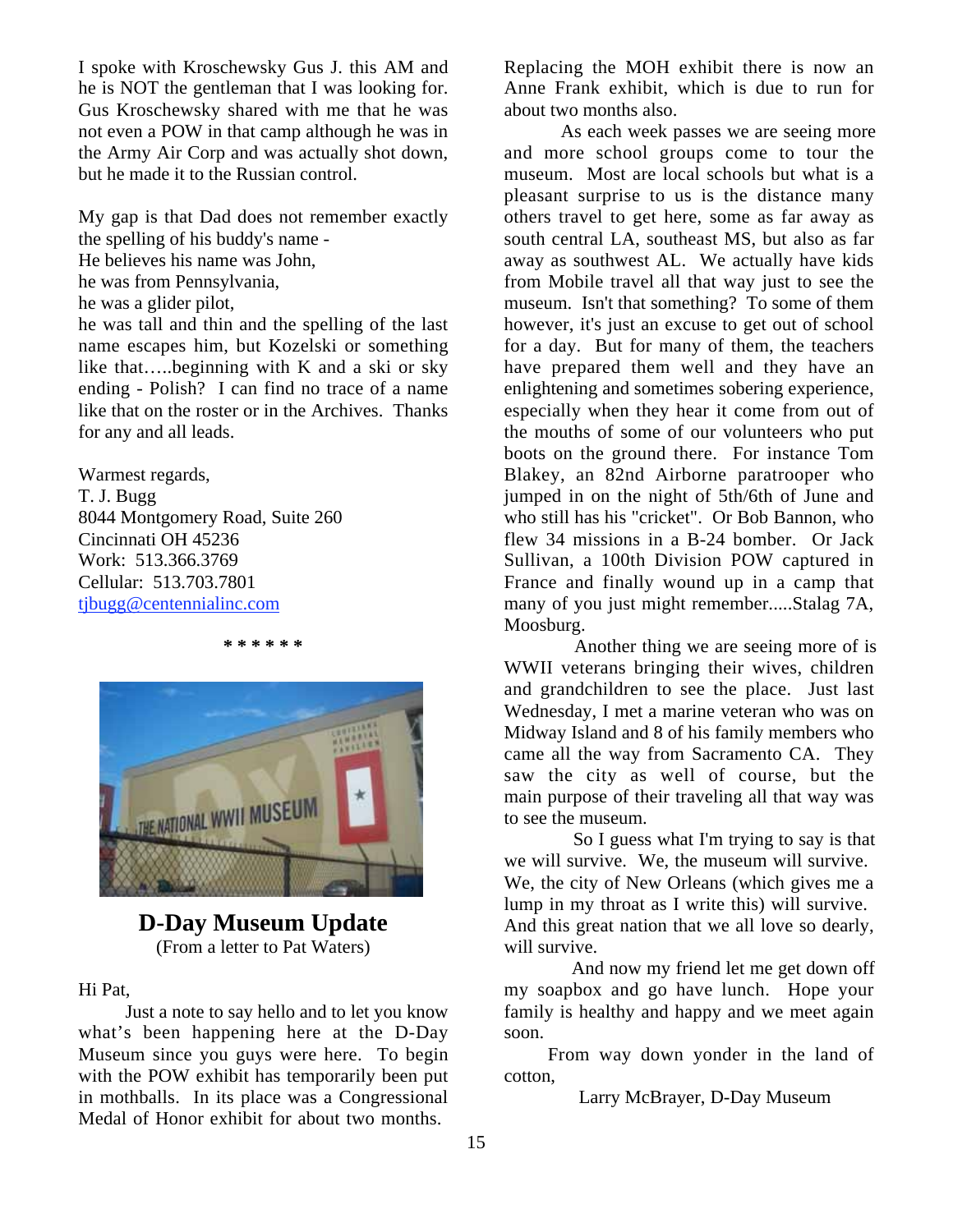### **OFLAG 64 WEB CONNECTION**

The new and improved version of the Oflag 64 Web Site is up and running at http://www.oflag64.org. We acknowledge and are grateful for the contributions of many. Here are some nice comments from some nice folks.

\* \* \* \* \* \*

**What a nice job you've done on the new web site. This is an awesome memorial to the men of Oflag 64 and their families! Thank you so much on behalf of the thousands of people who will use this web site! Charlie Turnbo Salado TX**

It really looks great. Kathy EZELL Coral Gables, FL

**EXCELLENT WORK! Thank you! T. J. Bugg Cincinnati OH**

*A Really good job. James (Jim) Cockrell St. George UT*

**Well Done! Outstanding Work! Oflag 64 will "Continue to March". Thank you all for the fine work.**

### **Jimmie Kanaya Gig Harbor WA**

*Thank you so much for the wonderful job!! The website is wonderful and so well done. It's a wonderful tribute to the men. Thank you, Thank you.*

> *Lynn Kanaya Gig Harbor WA*

**This is FANTASTIC. Thank you so much for all your work!!**

> **Julie Rathbone Gionfriddo Livermore CO**

*I was on the site yesterday and it is very nice! Thank you for all you do for those of us trying to learn about our fathers and their fellow Kriegies during their days as prisoners.*

> *Regina Oldfield Puzzo Alice M. Oldfield Westfield NJ*

**Thanks so much for letting me know about the new format. I think it is great, and you have done an amazing job on it.**

> **Boyce Nunnally Louisville KY**

*The new Oflag 64 website looks great. You guys are doing a terrific job. Thanks very much. Lucy Lussenden Livonia MI*

**Thanks for your email :) New design of Oflag 64 site is very nice.**

> **Lukasz Lapka Szubin, Poland**

> > \* \* \* \* \*

*Please welcome these new individuals to our Oflag 64 family. They have recently found us on the website.*

 *Gary Bond Major Richard M. Coffman (USAF Ret.) Pete Corbett – son of William J. Corbett David Crider – nephew of Woodrow W. Hubka Linda Farber – relative of Leo J. Farber Nathan Jonas John Simcik Paul J. Triffiley III Todd Trotter - son of McKie Trotter Charlotte Webber*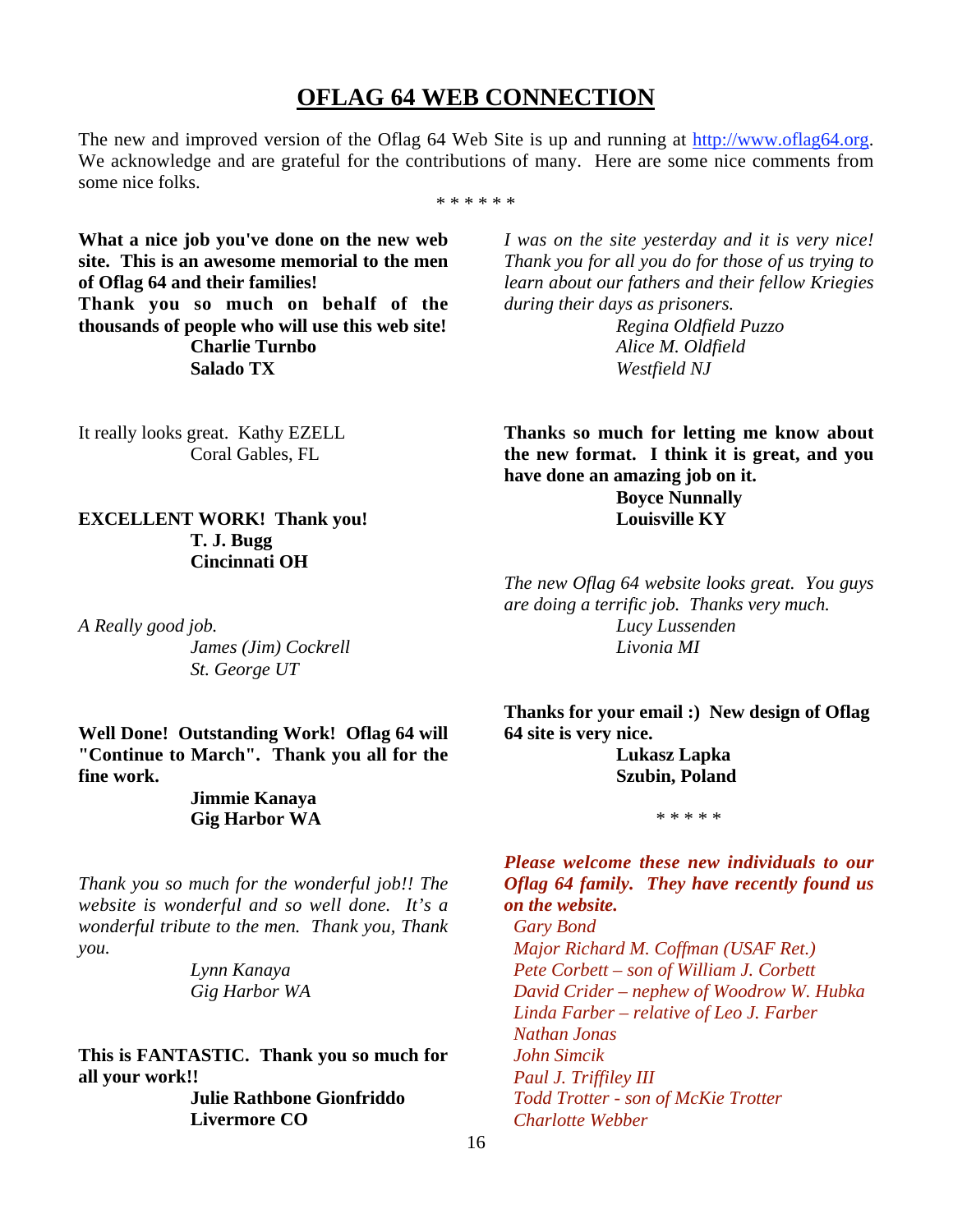## **PUBLICATIONS**

The following publications might be of interest to you. Many of them were written by our men. Your local library is a good place to check for availability. If you can't find what you're looking for there, check Amazon.com or write to the author or publisher.

- 1. **Diary of A Kriegie** by Ed Beattie. Diary of Ed Beattie, A UPI Correspondent captured near the Moselle River in Sept '44.Publisher: Thomas Y. Crowell Co., New York NY
- 2. **Escape to Russia** by Howard "BOOMER" Holder. Story of Boomer Holder as he went across Russia in 1945. Publisher: Iberian Publishing Co., Athens GA
- 3. **Home Was Never Like This**. Diary of Col Yardley. Publisher: Yardley Enterprises. Evergreen, CO.
- 4. **In the Presence of Mine Enemies** by Eugene L Daniel, Contact Rose Daniel at 5100 Sharon Road #603, Charlotte NC 28210-4720.
- 5. **Justifiable Pride** by William D. Stevens, Jamal Books, 2340 Devoe Drive, Lincoln NE 68506, 402-488-6005.
- 6. **Katyn Forest Video** (Beta or VHS). Ray Towers, Jr., 25105 Vista Greens Court, Hayward CA 94541, 415-582-4871
- 7. **Kriegie** by Kenneth Simmons. Diary of an Air Force Pilot. Publisher: Thomas Nelson and Sons. New York NY.
- 8. **Kriegsgefangenen** (Prisoner of War) by Clarence Ferguson. Publisher: Texan Press, Waco TX
- 9. **OFLAG 64, 50th Anniversary Book**. Anniversary Committee. Publisher: Evanston Publishing Co., Evanston IL.
- 10. **Passages to Freedom**, Joseph Frelinghuysen, 1990, Publisher: Sunflower University Press, 1531 Yuma (Box 1009), Manhattan KS 66502-4228, 800-258-1232 (\$17.95, includes S & H)
- 11. **Raid**. The story of the Task Force Baum raid on the Hammelburg POW Camp. Publisher: Dell Publishing Co. (A few copies are available at \$8 each through our organization. Please make checks payable to the Oflag 64 Postage Fund c/o Elodie Caldwell.)
- 12. **Roads to Liberation from Oflag 64** by Clarence Meltesen. Story of Liberation from Oflag 64. Publisher: Oflag 64 Press. San Francisco, CA (\$25.00)
- 13. **A Ramble Through My War** by Charles T. Marshall, Publisher: Louisiana State University Press, 1999. (\$29.95)
- 14. **The Escape Factory** by Lloyd Shoemaker. Story of a secret organization in Wash DC that maintained contact with all POWs in WWII. St Martins Press. New York NY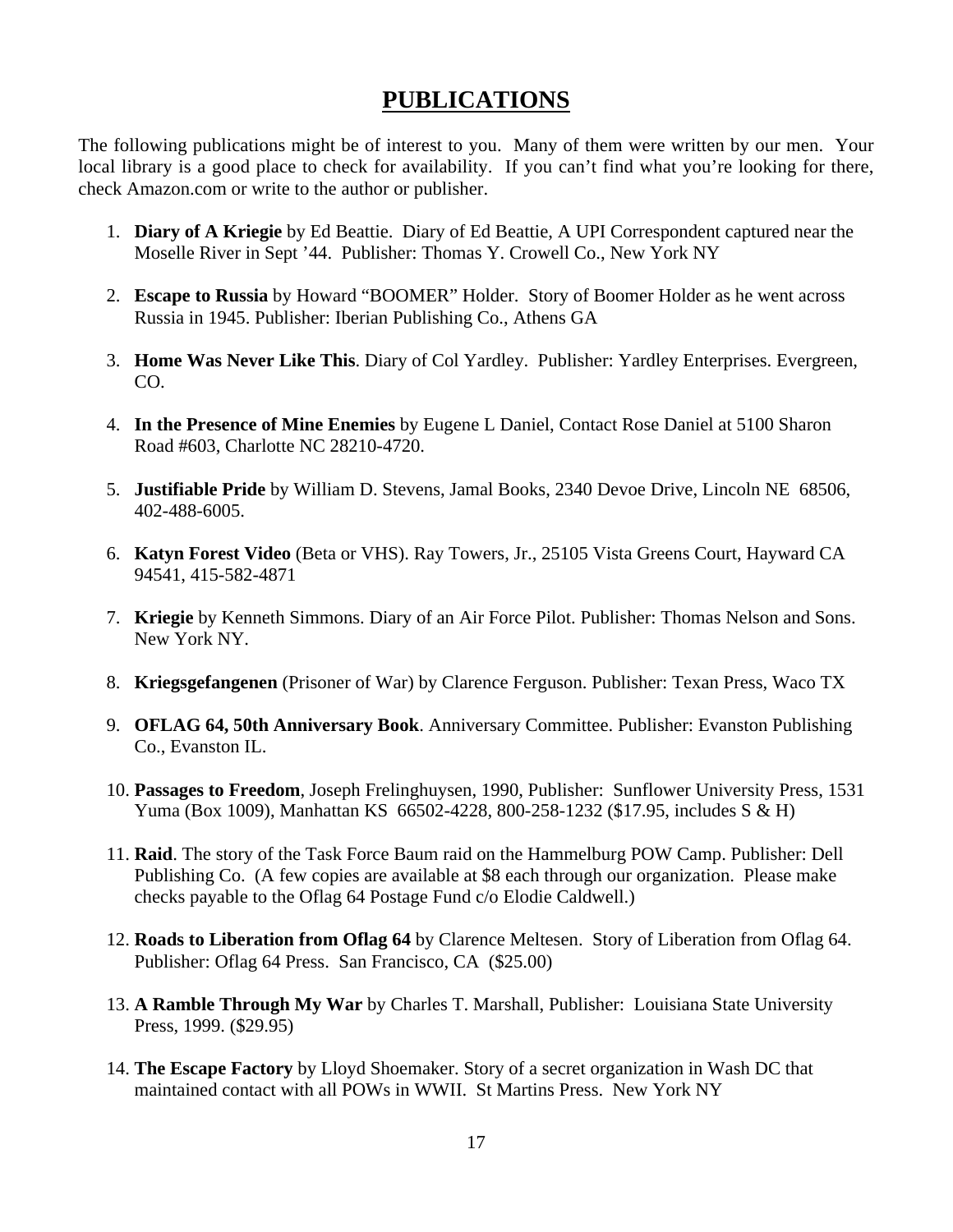- 15. **The Water and The Rock** by Charles Jones. Diary of a man captured in Africa. Publisher: Anchor Publishing Co., Northwood, IA
- 16. **The Welcome Swede** by Frank Diggs. Publisher: Vantage Press, New York, NY (\$11.00)
- 17. **33 Months as a POW in Stalag Luft III** by Albert P. Clark. Publisher: Fulcrum Publishing, 16100 Table Mountain Parkway, Suite 300, Golden CO 80403, 800-992-2908 (17.95 pb)

# Other Publications

The following are available through the Oflag 64 organization. (Please make your check payable to Oflag 64 Postage Fund and mail it to Joe Seringer.)

| <b>Oflag 64 Audio Tape</b>      | 5.00    |
|---------------------------------|---------|
| <b>The Oflag 64 Directory</b>   | 3.00    |
| <b>Original Roster-Oflag 64</b> | 10.00   |
| The Men of Oflag 64             | 20.00   |
| <b>My Tour of Russia</b>        | 5.00    |
| <b>Tribute to TF Baum</b>       | 15.00   |
| <b>Hammelburg Roster</b>        | \$7.50  |
| <b>The Waters Story</b>         | \$19.50 |

Write directly to the following contacts for these publications.

**Press Releases** by Ted Roggen, 101 Westcott, Houston TX 77007 (\$10.95)

**Vic Kanners Diary**. Contact Dave Kanners, 5479 Sandy Lane, Columbiaville MI 48421, 810-793-2719 (FREE)

**Americans Behind the Barbed Wire** by Frank Diggs, Story of Frank's trip across Russia in 1945. Publisher: Vandemere Press, P. O. Box 5243, Clearwater FL 22205 (New price is \$22.00 and includes Shipping and Handling.)

## Postage Fund Donors

Virginia Barton Lt. Gen. A. P. Clark Alan Dunbar Caroll Higginbotham Herm Littman Bob O'Neill John W. (Jack) Stewart

Thanks to all who have generously donated to the postage fund. Without such contributions, mailing the ITEM and other materials or information would not be possible.

If you would like to help, please send your donation to:

> Joe Seringer 1700 N. Atlantic Ave. #144 Cocoa Beach FL 32931 *(through April 30, 2007)*

> > or to

Elodie Caldwell 2731 Terry Avenue Longview WA 98632

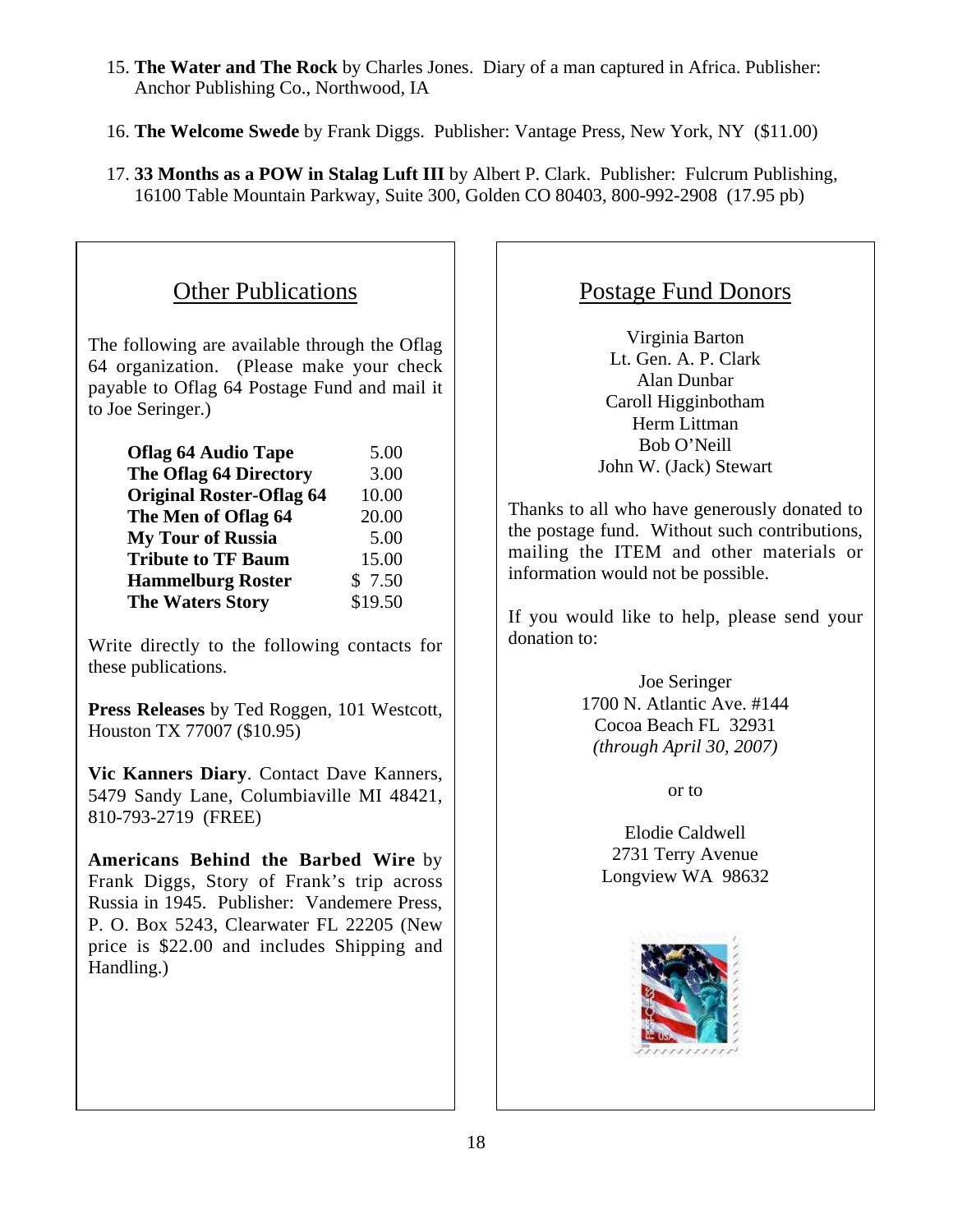## **TAPS**



**MARVIN CHEVALIER**

*Published on August 22, 2006*

Iowa City

Marvin was born July 4, 1921 at rural Dundee, Iowa, the son of Freeman and Hattie (Goranson) Chevalier. He graduated from Strawberry Point High School in 1937 and the University of Iowa in 1942 with a Bachelor's of Commerce degree. Marvin joined the army in January 1943 and was sent to officers candidate school at Fort Benning, Ga. He graduated 2nd Lt. Infantry. He was assigned to camp Swift FX with the 97th Infantry Division. In April, 1944 Marvin was sent overseas and assigned to the 28th Infantry Division. He was captured by the Germans, November 7, 1944. The prison camp was liberated April 7, 1945 and Marvin returned to the States. He was honorably discharged from the army October, 1946.

Marvin and Faye MacTaggart were married June 21, 1946. Marvin began his banking career at Union Bank and Trust Co., Strawberry Point. He was employed at Monticello State Bank and then Citizens State Bank, Postville, IA, where he became President and CEO. He retired in 1983. Marvin and Faye moved to Iowa City in 1991.

Marvin held several banking related positions culminating with two terms on the Iowa State Banking Board. He served on the University of Iowa Alumni Association Board of Directors, the Upper Iowa University Board of Trustees and Iowa Women's Athletic Development Board. Other memberships included American Legion Post 518, Masonic Lodge 204, Friends of the University of Iowa Hospital, HAWK and Quarterback Club. He was an ardent supporter of University of Iowa athletics, particularly wrestling. Marvin provided ongoing encouragement to many individual athletes. Marvin was confirmed at St. Sebald Lutheran Church. He was a former member of Emmanuel Lutheran Church, Strawberry Point, St. Paul

Lutheran Church, Postville and a current member of St. Andrew Presbyterian Church, Iowa City.

Survivors include three sons, John Chevalier and his wife Beverley of Peterborough, Ontario, David Chevalier of San Jose, CA and Paul Chevalier of Beaumont, CA; one daughter, Denise Chevalier and her husband Boris Gregoric of Iowa City; two grandchildren; Brett Chevalier and his wife Cara of Malden, MA, Danielle McKinlay and her husband Mat of Kingston, Ontario; two great grandchildren, Alex and Emma McKinlay; one brother, Donald Chevalier and his wife Evelyn; one sister, Darlene Brady all of Strawberry Point, IA.

He was preceded in death by his wife Faye, January 18, 2001, granddaughter Ruth, three brothers, Darrell, Vern and Maurice, and one sister, Mildred Thurn.

Visitation will be Tuesday, August 22 from 4 to 8 p.m. at Lensing Funeral Service, 210 Holiday Road, Coralville. The funeral service will be held Wednesday, August 23, 11 a.m. at St. Andrew Presbyterian Church, 1300 Melrose Avenue, Iowa City. A memorial services with military rites will be held Thursday, August 24, 11 a.m. at Strawberry Point Cemetery.

In lieu of flowers, memorial contributions may be made to University of Iowa Foundation - Wrestling Program; Christian Children's Fund; St. Andrew Presbyterian Church, Iowa City.

**\* \* \* \* \***

### **MARIA AGNES DI FRANCESCO**

Homemaker, Volunteer *From the Washington Post, January 5, 2007*

Maria Agnes Di Francesco, 91, a homemaker and volunteer for many years in Southeast Washington, died Dec. 29 of congestive heart failure at Riderwood Retirement Community in Silver Spring.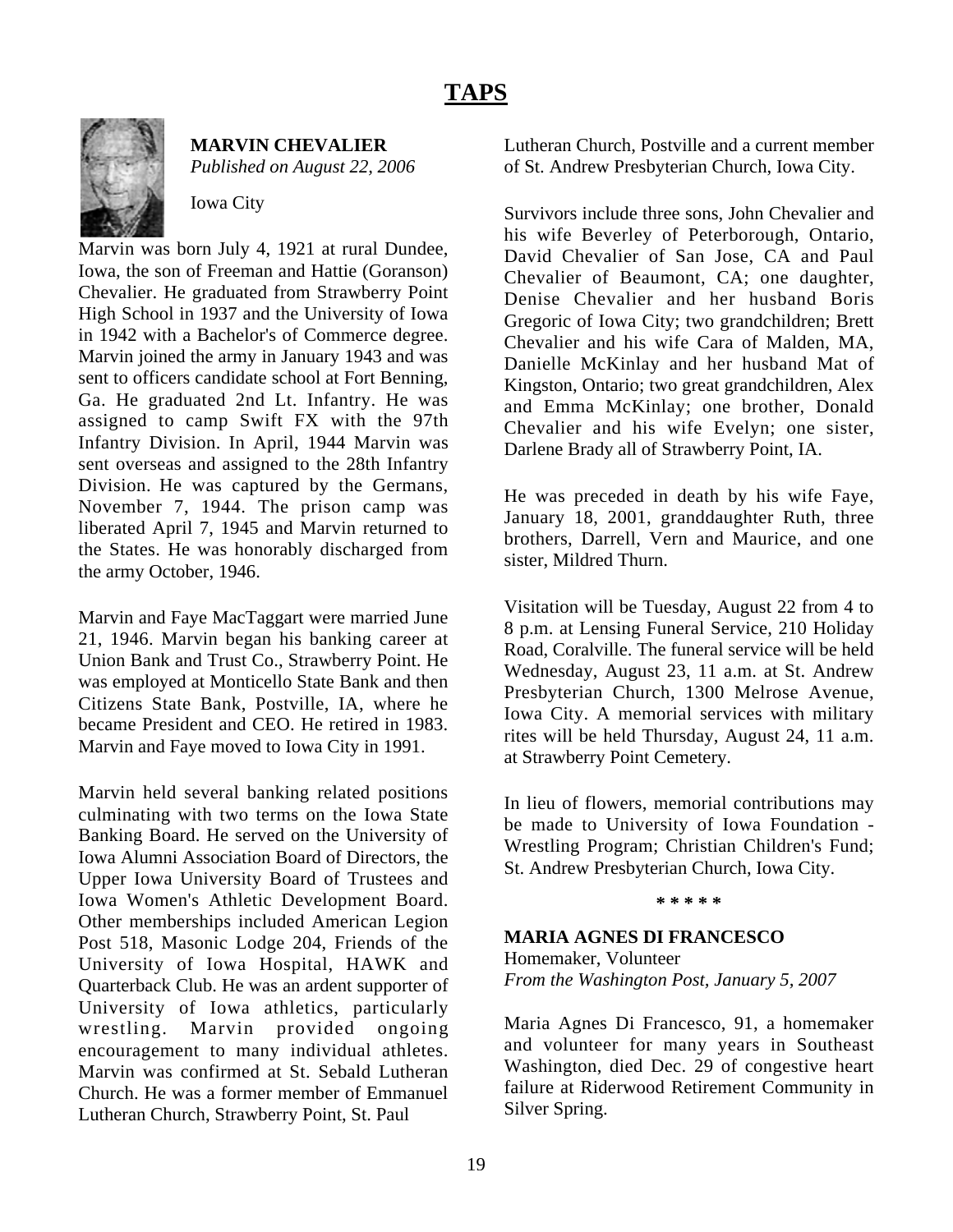Mrs. Di Francesco was born in Foggia, Italy, and grew up in Waterbury, Conn. She came to Washington to attend Trinity College and received her bachelor's degree in 1936. She briefly attended graduate school at Catholic University before her marriage.

In the late 1930s, she worked at the Italian Embassy and at Catholic University, and she was a substitute teacher at Eastern High School and Notre Dame High School. During World War II, she taught English and French at Surrattsville High School in Clinton.

After the war, Mrs. Di Francesco and her husband settled in Southeast Washington, where he practiced medicine for 40 years and she volunteered at the D.C. Cancer Society. For the society, she helped map Southeast Washington and Prince George's County into zones for volunteers.

She held a number of volunteer positions at Providence Hospital and was named an honorary lifetime member of the Women's Board of the hospital. In addition, she volunteered with the Literacy Council of Montgomery County and was a member of the Italian Cultural Society of Washington.

Survivors include her husband of 64 years, Dr. Vincent James Di Francesco of Silver Spring; three children, Rosa T. Lee of Fort Pierce, Fla., Patricia Bender of Philadelphia and Maria Christmann of Silver Spring; and five grandchildren.

#### **\* \* \* \* \***

#### **LISELOTTE DUNBAR (LILO)**

*Published November 07, 2006. From the Las Vegas Review-Journal.com*

Liselotte Dunbar, 80, a homemaker, of Las Vegas, passed away Friday, Nov. 3, 2006. She was born April 3, 1926, in Schelisa, Germany, and resided in Nevada since 1979. Liselotte is survived by her husband, Alan Dunbar; sons, Victor of Spokane, Wash., and Ralph of Yakima, Wash.; daughter, Evelyn of Sacramento, Calif.;

20

sister, Giesela of Amhurst, Ohio; brothers, Tom of Palm Springs, Calif., and Hans of Spokane, Wash.; and four grandchildren and one greatgrandchild. Visitation will be from 10 a.m.-noon Wednesday, Nov. 8, at Palm Mortuary, 1600 S. Jones Blvd.

**\* \* \* \* \***

#### **JAMES RILEY "JIMMY" SHOAF II**

*From the Daytona Beach News Journal Online 1-10-07*

Funeral service for James Riley "Jimmy" Shoaf II, 88, Palm Coast, will be 11 a.m. Thursday, Jan. 11, 2007, in the chapel of Craig-Flagler Palms Funeral Home, 511 Old Kings Road S., Flagler Beach, with the Rev. Richard McCleery, chaplain of Hospice of Volusia/Flagler officiating. The family will receive friends Thursday from 10 a.m. until the time of service. Burial will be in Beverly Hill Memorial Gardens, Morgantown, W.Va. Mr. Shoaf passed away Sat., Jan. 6, at his apartment at Alterra Sterling House, Palm Coast. Jimmy was born April 21, 1918, in Smithfield, Pa., and had lived in Palm Coast since 1981, coming from Ft. Lee, N.J. He leaves his loving wife of 69 years, Doris; two loving sons, James R. Shoaf III, and his wife, Claire, Santa Clara, Calif., and John R. Shoaf, Morgantown. Jimmy had two deceased brothers, H. Kenneth and Ralph; and two surviving brothers, John H. Shoaf, and his wife, Sue, Boulder, Colo., and Thomas B. Shoaf, and his wife, Betty, Grand Junction, Colo. Jimmy served his country honorably in the Army, 1st Armored Division during World War II, earning a Purple Heart and Bronze Star. During his service he was detained for 27 months in the German prisoner of war camp Oflag 64. He was retired as an engineer for RCA. Jimmy was a charter member of Military Officers Association of America, and a member of VFW Post 8696, American Ex-Prisoner of Wars, American Legion, DAV, and Kiwanis Club of Flagler-Palm Coast. The family would like to thank Hospice of Volusia/Flagler and Kiwanis Club members for all their care and concern during this difficult time. Memorial contributions suggested to Hospice of Volusia/Flagler, 7 Florida Park Drive, Palm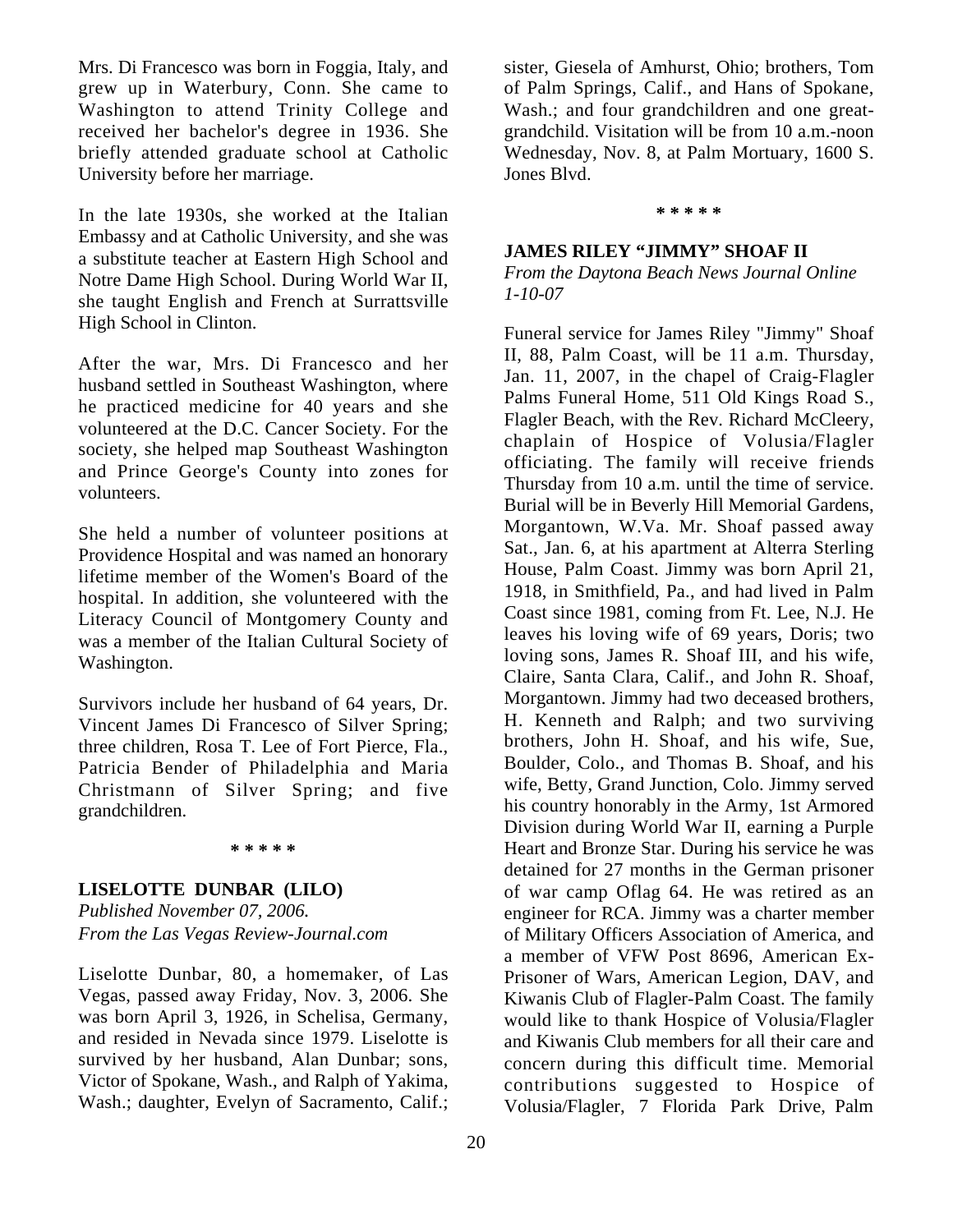Coast, FL 32137, or Kiwanis Club of Flagler-Palm Coast, P.O. Box 350423, Palm Coast, FL 32135. Arrangements are in the care and trust of Craig-Flagler Palms Funeral Home.

A nice tribute to "Jimmy" Shoaf follows:

### Ode To Daddy

Daddy, you are a man we cannot forget, its true, Because we have so many fond memories of you. You graduated from WVU, and got your degree, Then joined the Army to serve your Country. You were captured and a POW in German Prison Oflag 64, For twenty-seven months were treated worse than a human should endure. But you made a positive out of a negative situation, By building a radio out of scraps for communication. You received a Purple Heart and a Bronze Star too, When you finally came home your family was so proud of you. You were so active in many organizations in Town, People always found you interesting to be around. You and Mamma danced like Rogers and Astaire, The two of you so happy, like you were floating on air. You and Mamma were married sixty-nine years, When you got sick, Mamma took care of you, hiding her tears. John and Skip made you proud as can be, You showed them your love in your actions, and verbally. We will miss you Daddy, now Mamma is alone, But we will keep in touch with her on the phone. We salute you Daddy, we are so proud of you, You were a great husband, Father, Patriot, and Hero, just to name a few. Now you are out of pain, and God has you in his care, And we will remember you in our daily prayers.

You had a long fruitful life, and accomplished more than most, But you will not be forgotten as THE BEST DADDY IN PALM COAST!

Claire & James Shoaf III (Santa Clara)

**\* \* \* \* \***

As time goes by, we are losing more and more great men. In an effort to keep the TAPS section of the Oflag 64 web site up to date, we are attempting to collect current information on ex-POWs. If you can confirm information about any of the following individuals, please let Elodie know as soon as possible. Our records are showing death dates within the last 5-10 years.

| Alloway, Norman Lee (KS)      | 2004 |
|-------------------------------|------|
| Angevine, William H. Jr. (NC) | 2001 |
| Becker, Richard F. (FL)       | 2003 |
| Bond, James B. (TX)           | 2003 |
| Cotter, Michael F. (GA)       | 2001 |
| Davis, James E. (MD)          | 2002 |
| Gibson, Charles R. (MI)       | 2003 |
| Gray, William R. (FL)         | 2002 |
| Herr, George L. (PA)          | 2004 |
| Miller, John W. (CO)          | 1998 |
| Morton, Thomas O. (MA)        | 2001 |
| Patterson, Edwin H. (KS)      | 2000 |
| Plummer, Robert C. (MD)       | 2005 |
| Shimatsu, Hisae (HI)          | 2002 |
| Stansell, John A. (TX)        | 2005 |
| Tallman, Harold L. (FL)       | 2006 |
| Watts, James H. (CA)          | 2002 |
| Wingate, Thomas H. (NC)       | 2005 |